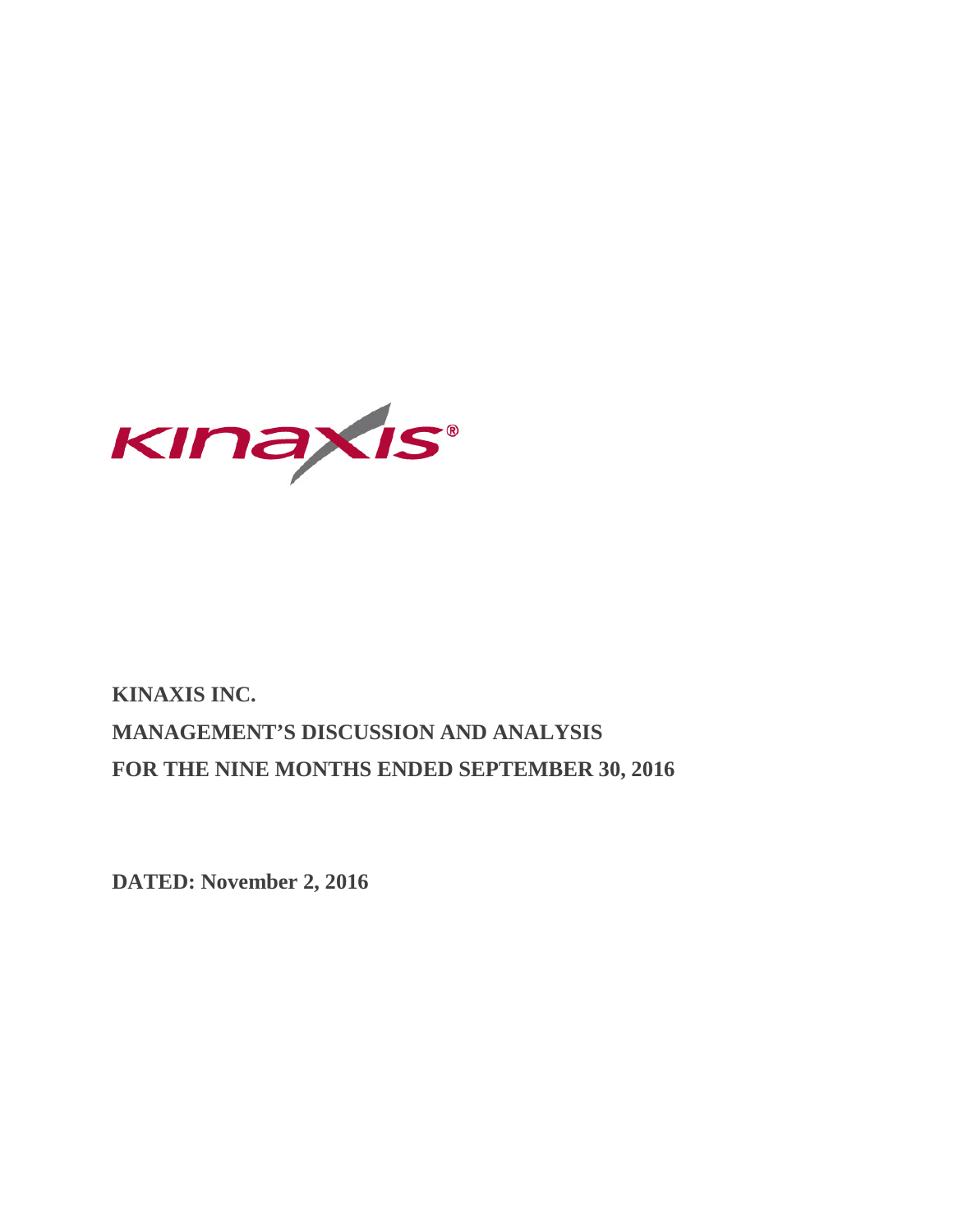

*Unless the context requires otherwise, all references in this management's discussion and analysis (the "MD&A") to "Kinaxis", "we", "us", "our" and the "Company" refer to Kinaxis Inc. and its subsidiaries as constituted on September 30, 2016. This MD&A has been prepared with an effective date of November 2, 2016.*

*This MD&A for the three and nine month periods ended September 30, 2016 and 2015 should be read in conjunction with our condensed consolidated interim financial statements and the related notes thereto for the three and nine months ended September 30, 2016 and 2015 and our annual consolidated financial statements as at and for the year ended December 31, 2015. The financial information presented in this MD&A is derived from our interim financial statements prepared in accordance with International Financial Reporting Standards ("IFRS") as issued by the International Accounting Standards Board ("IASB"). This MD&A contains forward-looking statements that involve risks, uncertainties and assumptions, including statements regarding anticipated developments in future financial periods and our future plans and objectives. There can be no assurance that such information will prove to be accurate, and readers are cautioned not to place undue reliance on such forwardlooking statements. See "Forward-Looking Statements".*

*This MD&A includes trade-marks, such as "Kinaxis", and "RapidResponse", which are protected under applicable intellectual property laws and are the property of Kinaxis. Solely for convenience, our trade-marks and trade names referred to in this MD&A may appear without the ® or ™ symbol, but such references are not intended to indicate, in any way, that we will not assert, to the fullest extent under applicable law, our rights to these trademarks and trade names. All other trade-marks used in this MD&A are the property of their respective owners.*

*All references to \$ or dollar amounts in this MD&A are to U.S. currency unless otherwise indicated.* 

*Additional information relating to Kinaxis Inc., including the Company's most recently completed Annual Information Form, can be found on SEDAR at www.sedar.com.*

## **Non-IFRS Measures**

This MD&A makes reference to certain non-IFRS measures such as "Adjusted profit", "Adjusted EBITDA" and "Adjusted diluted earnings per share". These non-IFRS measures are not recognized, defined or standardized measures under IFRS. Our definition of Adjusted profit, Adjusted EBITDA and Adjusted diluted earnings per share will likely differ from that used by other companies and therefore comparability may be limited.

Adjusted profit, Adjusted EBITDA and Adjusted diluted earnings per share should not be considered a substitute for or in isolation from measures prepared in accordance with IFRS. These non-IFRS measures should be read in conjunction with our condensed consolidated interim financial statements and the related notes thereto for the three and nine months ended September 30, 2016 and 2015 and our annual consolidated financial statements as at and for the year ended December 31, 2015. Readers should not place undue reliance on non-IFRS measures and should instead view them in conjunction with the most comparable IFRS financial measures. See the reconciliations to these IFRS measures in the "Reconciliation of Non-IFRS Measures" section of this MD&A.

#### **Forward-Looking Statements**

This MD&A contains forward-looking statements that relate to our current expectations and views of future events. In some cases, these forward-looking statements can be identified by words or phrases such as "may", "will", "expect", "anticipate", "aim", "estimate", "intend", "plan", "seek", "believe", "potential", "continue", "is/are likely to" or the negative of these terms, or other similar expressions intended to identify forward-looking statements. Forward-looking statements are intended to assist readers in understanding management's expectations as of the date of this MD&A and may not be suitable for other purposes. We have based these forward-looking statements on our current expectations and projections about future events and financial trends that we believe may affect our financial condition, results of operations, business strategy and financial needs. These forward-looking statements include, among other things, statements relating to:

- our expectations regarding our revenue, expenses and operations;
- our anticipated cash needs;
- our ability to protect, maintain and enforce our intellectual property rights;
- third-party claims of infringement or violation of, or other conflicts with, intellectual property rights by us;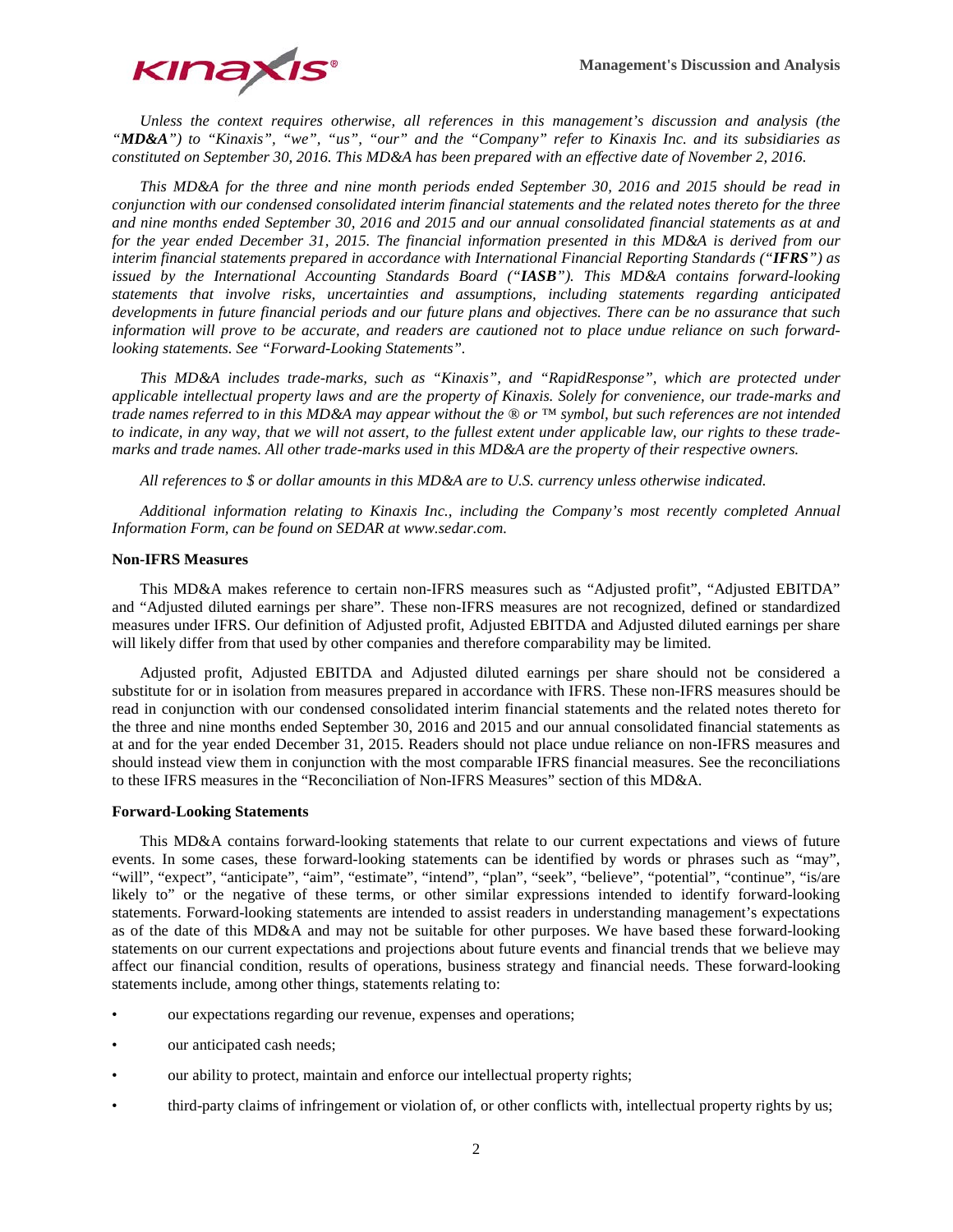

- our plans for and timing of expansion of our solutions and services;
- our future growth plans;
- the acceptance by our customers and the marketplace of new technologies and solutions;
- our ability to attract new customers and develop and maintain existing customers;
- our ability to attract and retain personnel;
- our expectations with respect to advancement in our technologies;
- our competitive position and our expectations regarding competition;
- regulatory developments and the regulatory environments in which we operate; and
- anticipated trends and challenges in our business and the markets in which we operate.

Forward-looking statements are based on certain assumptions and analysis made by us in light of our experience and perception of historical trends, current conditions and expected future developments and other factors we believe are appropriate. Expected future developments include growth in our target market, an increase in our subscription revenue and decrease in maintenance & support revenue based on trends in customer behaviour, increasing sales and marketing expenses and general and administrative expenses based on our business plans and our continued ability to realize on the benefits of tax credits in the near term. Although we believe that the assumptions underlying the forward-looking statements are reasonable, they may prove to be incorrect.

Whether actual results, performance or achievements will conform to our expectations and predictions is subject to a number of known and unknown risks and uncertainties, including those set forth below under the heading "Risks and Uncertainties". These risks and uncertainties could cause our actual results, performance, achievements and experience to differ materially from the future expectations expressed or implied by the forward-looking statements. In light of these risks and uncertainties, readers should not place undue reliance on forward-looking statements.

The forward-looking statements made in this MD&A relate only to events or information as of the date on which the statements are made in this MD&A and are expressly qualified in their entirety by this cautionary statement. Except as required by law, we do not assume any obligation to update or revise any forward-looking statements, whether as a result of new information, future events or otherwise, after the date on which the statements are made or to reflect the occurrence of unanticipated events.

Readers should read this MD&A with the understanding that our actual future results may be materially different from what we expect.

# **Risks and Uncertainties**

We are exposed to risks and uncertainties in our business, including the risk factors set forth below:

- If we are unable to attract new customers or sell additional products to our existing customers, our revenue growth and profitability will be affected.
- We derive a significant portion of our revenue from a relatively small number of customers, and our growth depends on our ability to retain existing customers and add new customers.
- We encounter long sales cycles, particularly with our larger customers, which could have an adverse effect on the amount, timing and predictability of our revenue.
- We rely significantly on recurring revenue, and if recurring revenue declines or contracts are not renewed our future results of operations could be harmed.
- Downturns or upturns in new sales will not be immediately reflected in operating results and may be difficult to discern.
- Our quarterly results of operations may fluctuate. As a result, we may fail to meet or exceed the expectations of investors or securities analysts which could cause our share price to decline.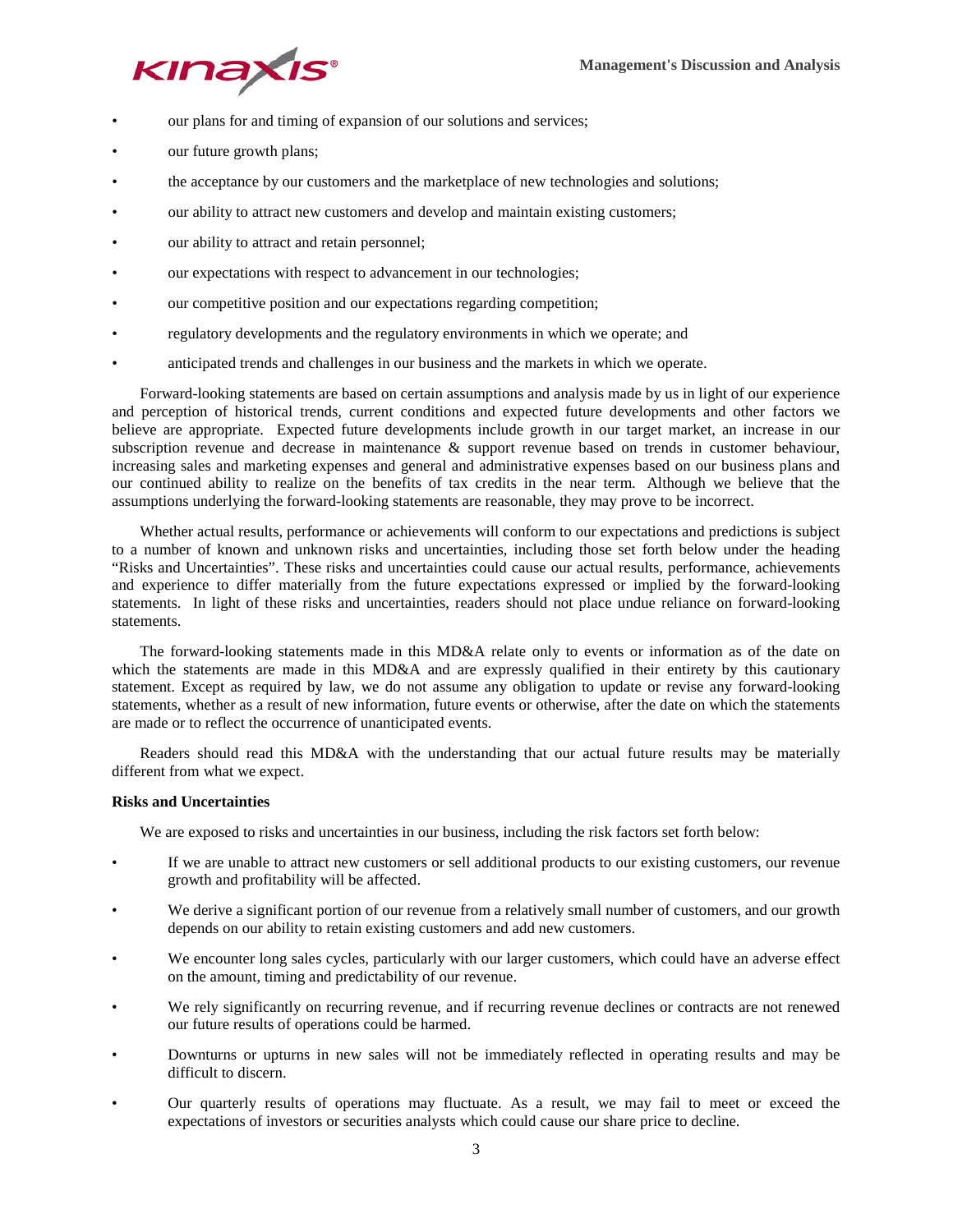

- We are subject to risks associated with fluctuations in currency exchange rates.
- If we are unable to develop new products and services, sell our solutions into new markets or further penetrate our existing markets, our revenue will not grow as expected.
- If we do not maintain the compatibility of our solutions with third-party applications that our customers use in their business processes, demand for our solutions could decline.
- If we fail to adapt to rapid technological change our ability to remain competitive could be impaired.
- We enter into service level agreements with all of our customers. If we fail to meet these contractual commitments, we could be obligated to provide credits or refunds for prepaid amounts related to unused subscription services or face contract terminations, which could adversely affect our revenues.
- Downturns in general economic and market conditions and reductions in IT spending may reduce demand for our solutions, which could negatively affect our revenue, results of operations and cash flows.
- Our ability to retain customers and attract new customers could be adversely affected by an actual or perceived breach of security relating to customer information.
- If we fail to protect our intellectual property and proprietary rights adequately, our business could be adversely affected.
- Our solutions are complex and customers may experience difficulty in implementing or upgrading our products successfully or otherwise achieving the benefits attributable to our products.
- The markets in which we participate are highly competitive, and our failure to compete successfully would make it difficult for us to add and retain customers and would reduce or impede the growth of our business.
- If we fail to retain our key employees, our business would be harmed and we might not be able to implement our business plan successfully.
- Our growth is dependent upon the continued development of our direct sales force.
- If we experience significant fluctuations in our rate of anticipated growth and fail to balance our expenses with our revenue forecasts, our results could be harmed.
- Interruptions or delays in the services provided by third-party data centers and/or internet service providers could impair the delivery of our solutions and our business could suffer.
- We may experience service failures or interruptions due to defects in the software, infrastructure, thirdparty components or processes that comprise our existing or new solutions, any of which could adversely affect our business.
- An assertion by a third party that we are infringing its intellectual property could subject us to costly and time consuming litigation or expensive licenses which could harm our business.
- Mergers or other strategic transactions involving our competitors or customers could weaken our competitive position, which could harm our results of operations.
- We are subject to taxation in various jurisdictions and the taxing authorities may disagree with our tax positions.
- Because our long-term success depends, in part, on our ability to continue to expand the sales of our solutions to customers located outside of North America, our business will be susceptible to risks associated with international operations.

A comprehensive discussion of risks, including risks not specifically listed above, can be found in our most recently filed Annual Information Form. Additional risks and uncertainties not presently known to us or that we currently consider immaterial also may impair our business and operations and cause the price of our shares to decline. If any of the noted risks actually occur, our business may be harmed and our financial condition and results of operations may suffer significantly.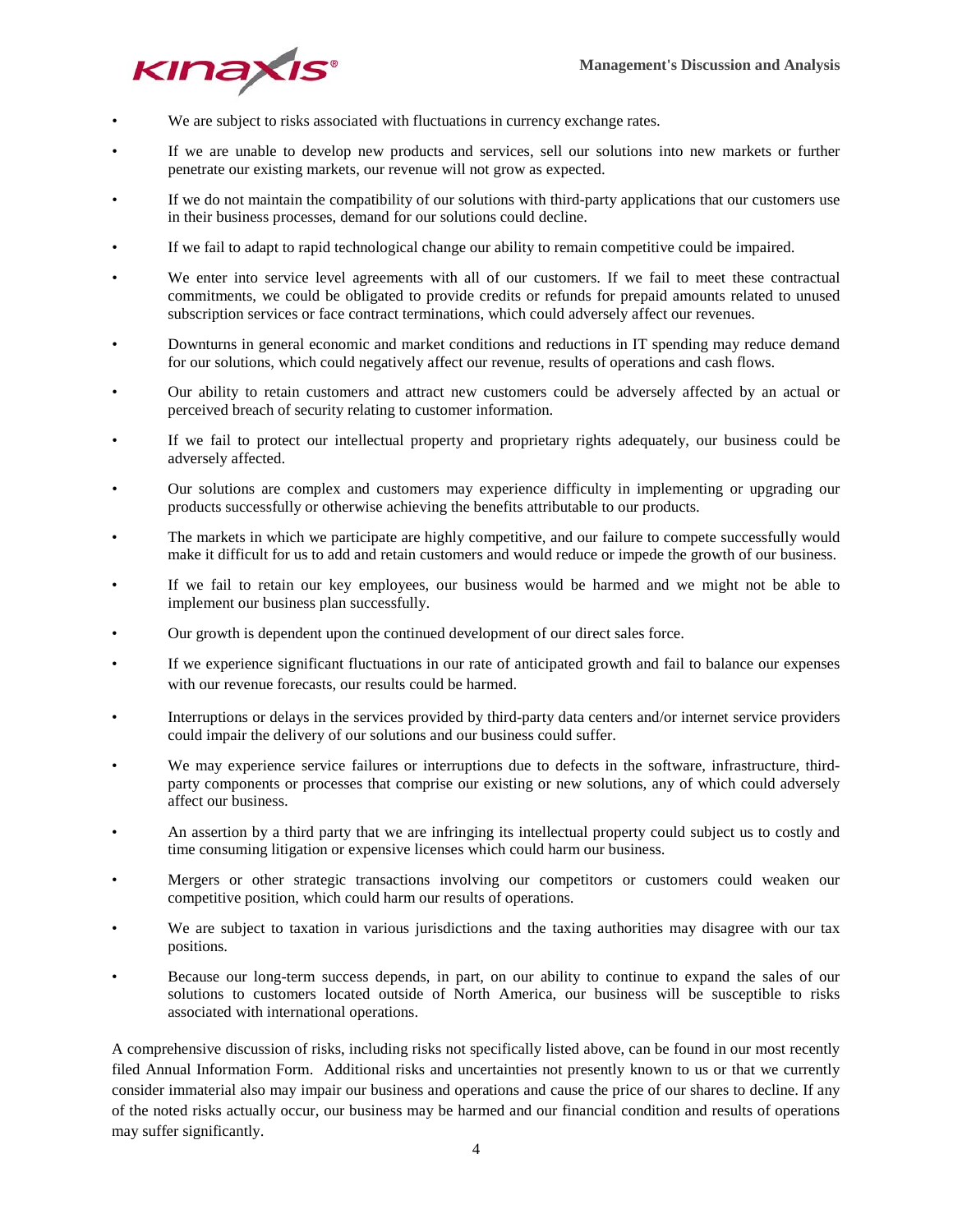

## **Overview**

We are a leading provider of cloud-based subscription software that enables our customers to improve and accelerate analysis and decision-making across their supply chain operations. Our RapidResponse product provides supply chain planning and analytics capabilities that create the foundation for managing multiple, interconnected supply chain management processes, including demand planning, supply planning, inventory management, order fulfillment and capacity planning. Our professional services team supports deployment of RapidResponse in new customers and assists existing customers in fully leveraging the benefits of the product.

Our target market is large enterprises that have significant unresolved supply chain challenges. We believe this market is growing as a result of a number of factors, including increased complexity and globalization of supply chains, outsourcing, a diversity of data sources and systems, and competitive pressures on our customers.

We have established a consistent financial track record of strong revenue growth, solid earnings performance and cash generation. Both our subscription and total annual revenues have grown at a compound annual growth rate (CAGR) of 25% for the three years ended December 31, 2015. This growth is driven both by contracts with new customers and expansion of our solution and service engagements within our existing customer base. For the three and nine months ended September 30, 2016 our Adjusted EBITDA was 23% and 26% of revenue respectively and ending cash balances stand at \$111.7 million.

Our customers are generally large national or multinational enterprises with complex supply chain requirements. We target multiple industry verticals including high technology and electronics manufacturing, aerospace and defense, industrial products, life sciences and pharmaceuticals, consumer packaged goods, financial services and the automotive sector.

We sell our product using a subscription-based model. Our agreements with customers are typically two to five years in length. Our subscription fee generally depends on the size of our customer, the number of applications deployed, the number of users and the number of manufacturing, distribution and inventory sites our product is required to model. Average annual contract value fluctuates from period to period depending on the size of new customers and the extent to which we are successful in expanding adoption of our products by existing customers.

For the nine months ended September 30, 2016, our ten largest customers accounted for approximately 47% of our total revenues with one customer accounting for 12.8% of total revenues.

Increasing revenues through new customer wins is one of our highest organizational priorities. Our sales cycle can be lengthy, as we generally target very large organizations with significant internal processes for adoption of new systems. We currently pursue a revenue growth model that includes both direct sales through our internal sales force, as well as indirect sales through channels including resellers and other partners.

Due to the growth in the market and increasing need for solutions, competition in the industry from new entrants and larger incumbent vendors will increase. In addition to this increased competitive pressure, changes in the global economy may have an impact on the timing and ability of these enterprises to make buying decisions which may have an impact on our performance.

Since our initial public offering in June 2014, we continue to drive growth in our business through new customer acquisition and expansion of existing customers through our land and expand strategy. Over the last several years, approximately 40% of subscription revenue growth has been derived from our existing customer base. Our net revenue retention is greater than 100%, reflecting our longer term contract structure and renewal history. We continue to invest in developing our partner capabilities and in our technology. In July 2016, we released version 2016.2 of RapidResponse, reflecting our ongoing investment in our product's scale and capabilities, and our commitment to supporting the needs of our expanding customer base. In October 2015, we announced an engagement with Accenture where Accenture will provide product development and product training services and together we will develop differentiated supply chain solutions designed to meet enterprise end-customer supply chain solutions. In May 2016, we announced an alliance with Deloitte Consulting LLP in the U.S. to develop supply chain solutions designed to improve the end-to-end supply chain for large enterprises.

We are headquartered in Ottawa, Ontario. We have subsidiaries located in the United States, the Netherlands, South Korea and Hong Kong and a subsidiary and office in Tokyo, Japan. We continue to expand our operations internationally. In the nine months ended September 30, 2016, 90% of our revenues were derived from North America and our remaining revenues were derived from outside North America, principally from Asia and Europe.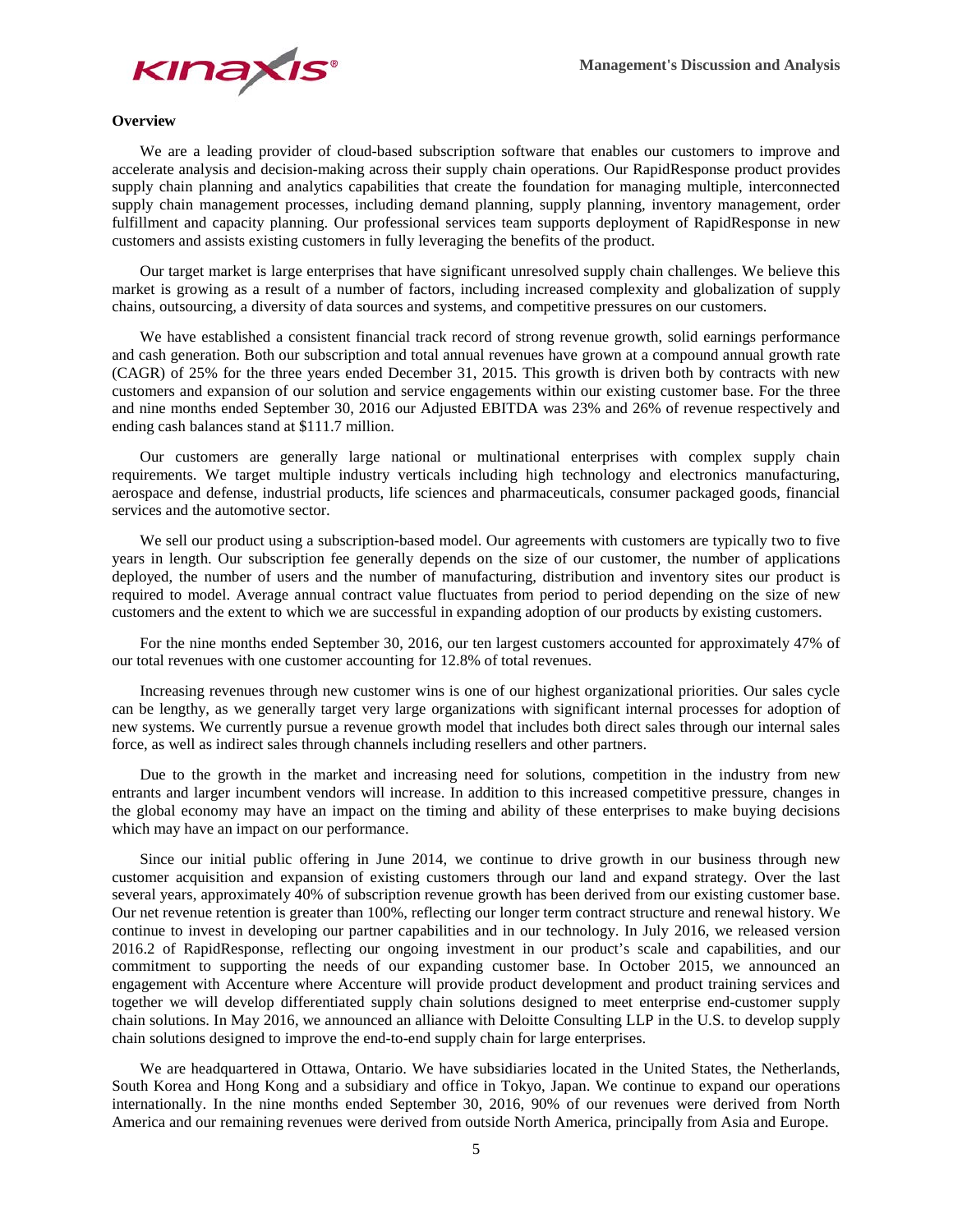

# **Key Performance Indicators**

The key performance indicators that we use to manage our business and evaluate our financial results and operating performance are: total revenue, total new customers, incremental subscription revenue and bookings, net revenue retention, secured subscription backlog, operating expenses, Adjusted profit (as discussed below), Adjusted EBITDA (as discussed below), Adjusted diluted earnings per share (as discussed below), and cash flow from operations. Some of these measures are non-IFRS measures. See "Non-IFRS Measures" above. Management reconciles non-IFRS measures to IFRS measures where a comparable IFRS measure exists. See "Reconciliation of Non-IFRS Measures" below. We evaluate our performance by comparing our actual results to budgets, forecasts and prior period results.

#### *Net revenue retention*

Our subscription customers generally enter into two to five year agreements, paid annually in advance, for use of our solution. In certain circumstances, customers will prepay subscription fees for the term of the agreement for various reasons. Subscription agreements are generally subject to price increases upon renewal reflecting both inflationary increases and the additional value provided by our solutions. In addition to the expected increase in subscription revenue from price increases over time, existing customers may subscribe for additional applications, users or sites during the terms of their agreements.

Our subscription model results in a high proportion of recurring revenue, which we define as subscription revenue plus maintenance & support revenue (see "Significant Factors Affecting Results of Operations – Revenue"). The power of the subscription model is only fully realized when a vendor has high retention rates. High customer retention rates generate a long customer lifetime and a very high lifetime value of the customer. Our net revenue retention rates are over 100%, which includes sales of additional applications, users and sites to existing customers.

The recurring nature of our revenue provides high visibility into future performance, and upfront payments result in cash flow generation in advance of revenue recognition. Typically, approximately 80% of our annual subscription revenue is recognized from customers that are in place at the beginning of the year (excluding the effect of renewals) and this continues to be our target model going forward. However, this also means that agreements with new customers or agreements with existing customers purchasing additional applications, users or sites in a quarter may not contribute significantly to revenue in the current quarter. For example, a new customer who enters into an agreement on the last day of a quarter will typically have no impact on the revenue recognized in that quarter.

#### **Significant Factors Affecting Results of Operations**

Our results of operations are influenced by a variety of factors, including:

#### *Revenue*

Our revenue consists of subscription fees, professional service fees and maintenance and support fees. Subscription revenue is comprised of fixed term fees for licensed on-premise use of RapidResponse or fees for provision as software as a service ("**SaaS**") in a hosted/cloud environment.

Subscription revenue includes maintenance and support for the solution for the term of the contract as well as hosting services when provided under a SaaS arrangement.

Professional services revenue is comprised of fees charged to assist organizations to implement and integrate our solution and train their staff to use and deploy our solution. Professional service engagements are contracted on a time and materials basis including billable travel expenses and are billed and recognized as revenue as the service is delivered. In certain circumstances, we enter into arrangements for professional services on a fixed price basis; in these cases, revenue is recognized by reference to the stage of completion of the contract.

Maintenance & support revenue relates to fees for maintenance and support for certain legacy customers who licensed our software on a perpetual basis prior to our conversion to a SaaS model in 2005. Over time, this revenue stream is expected to decline as more customers eventually convert to our more comprehensive, subscription based service or customers choose to let their support contracts lapse.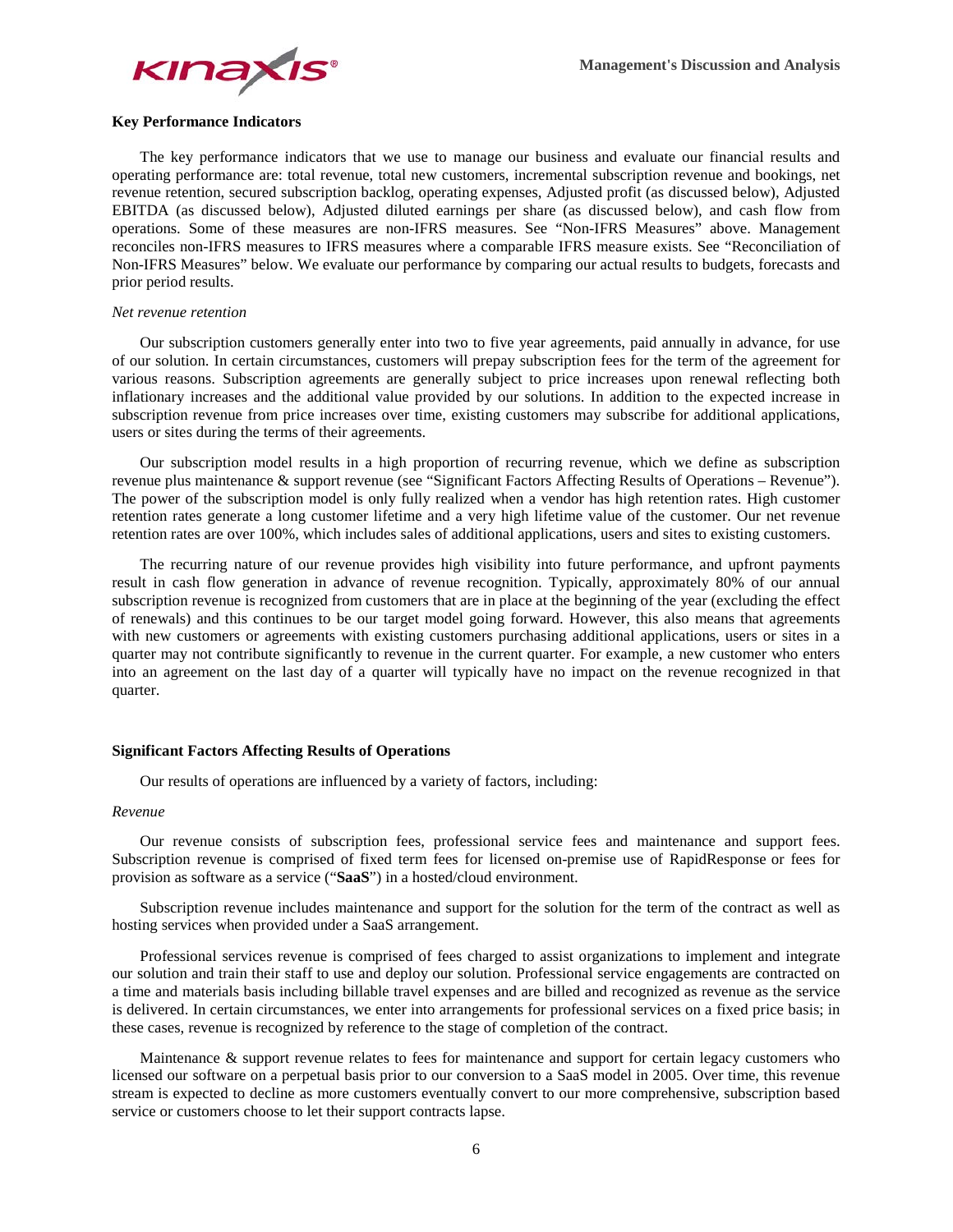

#### *Cost of revenue*

Cost of revenue consists of personnel, travel and other overhead costs related to implementation teams supporting initial deployments, training services and subsequent stand-alone engagements for additional services. Cost of revenue also includes personnel and overhead costs associated with our customer support team, the cost of our data centre facilities where we physically host our on-demand solution, and network connectivity costs for the provisioning of hosting services under SaaS arrangements.

## *Sales and marketing expenses*

Sales and marketing expenses consist primarily of personnel and related costs for our sales and marketing teams, including salaries and benefits, commissions earned by sales personnel and trade show and promotional marketing costs.

We plan to continue to invest in sales and marketing by expanding our domestic and international selling and marketing activities, building brand awareness and sponsoring additional marketing events. We expect that in the future, sales and marketing expenses will continue to increase.

## *Research and development expenses*

Research and development expenses consist primarily of personnel and related costs for the teams responsible for the ongoing research, development and product management of RapidResponse. These expenses are recorded net of any applicable scientific research and experimental development investment tax credits ("**investment tax credits**") earned for expenses incurred in Canada against eligible projects. We only record non-refundable tax credits to the extent there is reasonable assurance we will be able to use the investment tax credits to reduce current or future tax liabilities. As the Company has an established history of profits, we do expect to realize the benefit of these tax credits in the near term. Further, we anticipate that spending on R&D will also be higher in absolute dollars as we expand our research and development and product management teams.

# *General and administrative expenses*

General and administrative expenses consist primarily of personnel and related costs associated with administrative functions of the business including finance, human resources and internal IT support, as well as legal, accounting and other professional fees. We expect that, in the future, general and administrative expenses will increase in absolute dollars as we invest in our infrastructure and we incur additional employee-related costs and professional fees related to the growth of our business and international expansion.

# *Foreign exchange*

Our presentation and functional currency is U.S. dollars with the exception of our subsidiaries in, South Korea (South Korean Won), Japan (Japanese Yen) and the Netherlands (Euro). We derive most of our revenue in U.S. dollars. Our head office and a significant portion of our employees are located in Ottawa, Canada, and as such a significant amount of our expenses are incurred in Canadian dollars.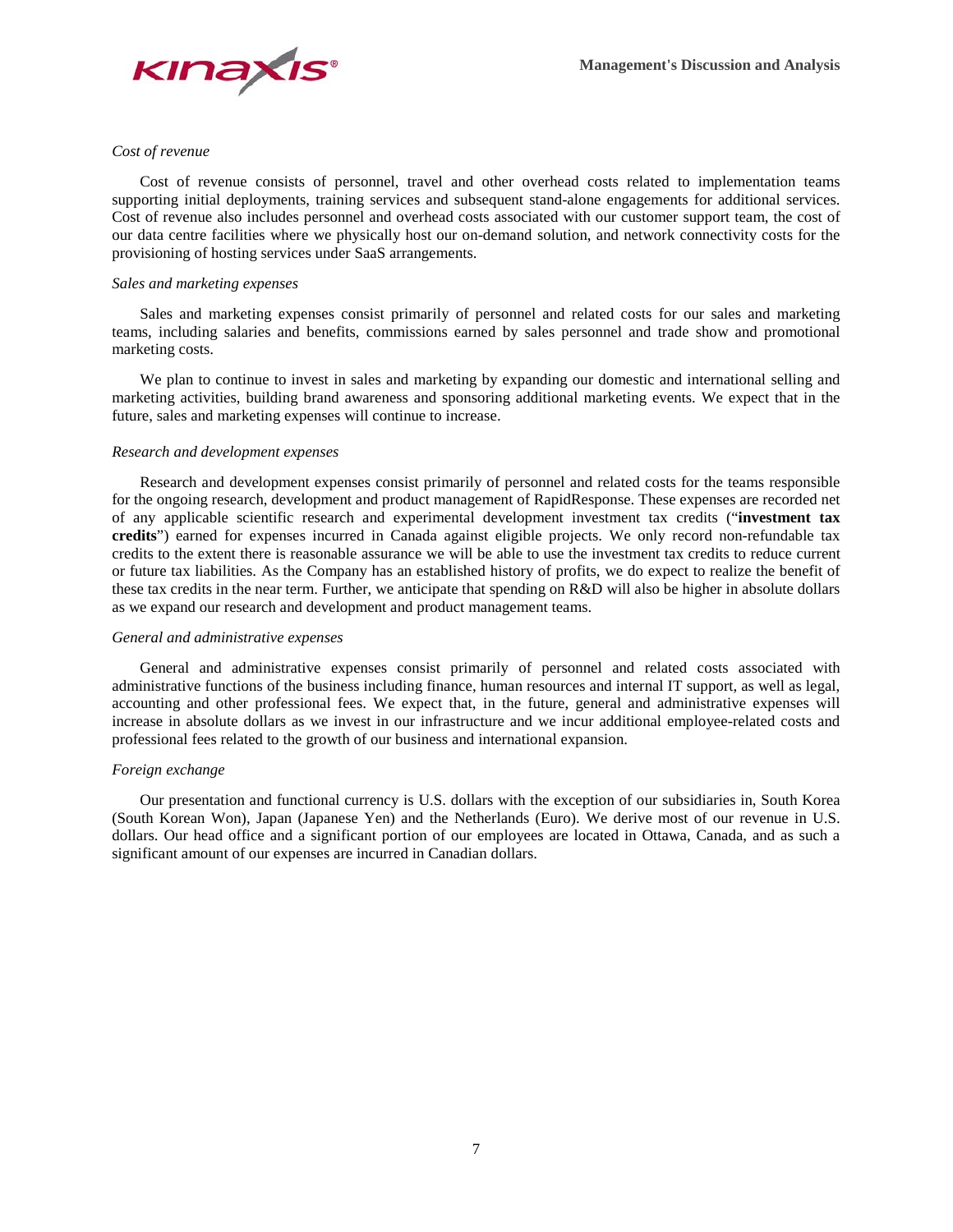

# **Results of Operations**

The following table sets forth a summary of our results of operations for the three and nine months ended September 30, 2016 and 2015:

|                                | Three months ended | September 30, |                                                                  |    |        | Nine months ended<br>September 30 |         |
|--------------------------------|--------------------|---------------|------------------------------------------------------------------|----|--------|-----------------------------------|---------|
|                                | 2016               |               | 2015                                                             |    | 2016   |                                   | 2015    |
|                                |                    |               | (In thousands of U.S. dollars, except earnings (loss) per share) |    |        |                                   |         |
| <b>Statement of Operations</b> |                    |               |                                                                  |    |        |                                   |         |
|                                | 29,921             | \$            | 23,665                                                           | \$ | 85,687 | \$                                | 67,080  |
|                                | 9,466              |               | 6,862                                                            |    | 26,284 |                                   | 18,954  |
|                                | 20,455             |               | 16,803                                                           |    | 59,403 |                                   | 48,126  |
|                                | 16,386             |               | 10,402                                                           |    | 45,249 |                                   | 29,737  |
|                                | 4,069              |               | 6,401                                                            |    | 14,154 |                                   | 18,389  |
|                                | (53)               |               | (497)                                                            |    | 25     |                                   | (1,023) |
|                                | 96                 |               | 30                                                               |    | 229    |                                   | 96      |
|                                | 4,112              |               | 5,934                                                            |    | 14,408 |                                   | 17,462  |
|                                | 1,687              |               | 2,128                                                            |    | 5,374  |                                   | 6,070   |
|                                | 2,425              | \$            | 3,806                                                            | \$ | 9,034  | \$                                | 11,392  |
|                                | 4,485              | \$            | 4,982                                                            | \$ | 15,224 | \$                                | 14,615  |
|                                | 6,812              | \$            | 8,038                                                            | \$ | 22,090 | \$                                | 22,839  |
|                                | 0.10               | \$            | 0.16                                                             | \$ | 0.37   | \$                                | 0.48    |
|                                | 0.09               | \$            | 0.15                                                             | S  | 0.35   | \$                                | 0.45    |
|                                | 0.17               | \$            | 0.20                                                             | \$ | 0.59   | \$                                | 0.58    |

|  | As at<br>December 31,<br>2016<br>(In thousands of U.S. dollars)<br>160.459<br>\$. |  |         |  |  |
|--|-----------------------------------------------------------------------------------|--|---------|--|--|
|  | September 30,<br>64.410<br>1.137                                                  |  | 2015    |  |  |
|  |                                                                                   |  |         |  |  |
|  |                                                                                   |  | 128,096 |  |  |
|  |                                                                                   |  | 54,633  |  |  |
|  |                                                                                   |  | 1.065   |  |  |

Note:

(1) Adjusted profit, Adjusted EBITDA and Adjusted diluted earnings per share are non-IFRS measures. See "Non-IFRS Measures". For a reconciliation of these measures to the closest IFRS measure, where a comparable IFRS measure exists, see "Reconciliation of Non-IFRS Measures" below.

# **Reconciliation of Non-IFRS Measures**

#### *Adjusted profit and Adjusted diluted earnings per share*

Adjusted profit represents profit adjusted to exclude our equity compensation plans. Adjusted diluted earnings per share represents diluted earnings per share using Adjusted profit. We use Adjusted profit and Adjusted diluted earnings per share to measure our performance as these measures better align with our results and improve comparability against our peers.

# *Adjusted EBITDA*

Adjusted EBITDA represents profit adjusted to exclude our equity compensation plans, income tax expense, depreciation, foreign exchange loss (gain) and net financing (income) expense. We use Adjusted EBITDA to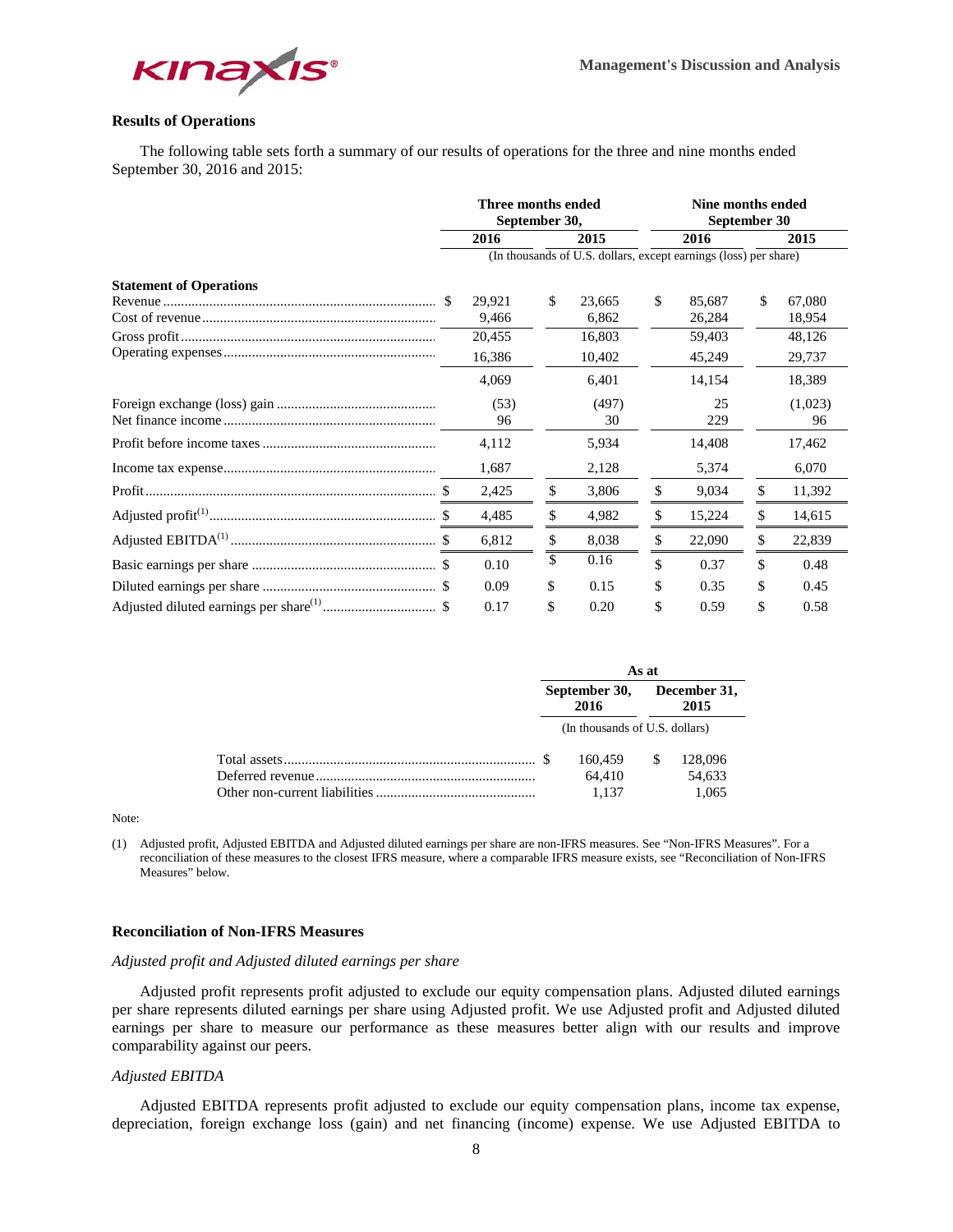

provide readers with a supplemental measure of our operating performance and thus highlight trends in our core business that may not otherwise be apparent when relying solely on IFRS financial measures.

We believe that securities analysts, investors and other interested parties frequently use non-IFRS measures in the evaluation of issuers. Management also uses non-IFRS measures in order to facilitate operating performance comparisons from period to period, prepare annual operating budgets and assess our ability to meet our capital expenditure and working capital requirements.

We have reconciled Adjusted profit and Adjusted EBITDA to the most comparable IFRS financial measure as follows:

|                                | Three months ended<br>September 30, |                                |       |     |        | Nine months ended<br>September 30, |        |  |
|--------------------------------|-------------------------------------|--------------------------------|-------|-----|--------|------------------------------------|--------|--|
|                                | 2016                                |                                | 2015  |     | 2016   |                                    | 2015   |  |
| <b>Statement of Operations</b> |                                     | (In thousands of U.S. dollars) |       |     |        |                                    |        |  |
|                                | 2.425                               | S                              | 3.806 | \$. | 9.034  | \$                                 | 11,392 |  |
|                                | 2,060                               |                                | 1.176 |     | 6.190  |                                    | 3,223  |  |
|                                | 4,485                               | \$                             | 4.982 | \$. | 15.224 | \$                                 | 14,615 |  |
|                                | 1.687                               |                                | 2.128 |     | 5.374  |                                    | 6.070  |  |
|                                | 683                                 |                                | 461   |     | 1.746  |                                    | 1.227  |  |
|                                | 53                                  |                                | 497   |     | (25)   |                                    | 1.023  |  |
|                                | (96)                                |                                | (30)  |     | (229)  |                                    | (96)   |  |
|                                | 2.327                               |                                | 3,056 |     | 6.866  |                                    | 8,224  |  |
|                                | 6.812                               | S                              | 8.038 |     | 22,090 | \$                                 | 22.839 |  |

#### *Revenue*

The following table displays the breakdown of our revenue according to revenue type:

|                       | Three months ended<br>September 30, |                                                    |        | $2015$ to<br>2016 |  | Nine months ended<br>September 30, |    |        | $2015$ to<br>2016 |
|-----------------------|-------------------------------------|----------------------------------------------------|--------|-------------------|--|------------------------------------|----|--------|-------------------|
|                       | 2016                                |                                                    | 2015   | $\frac{0}{0}$     |  | 2016<br>2015                       |    |        | $\frac{0}{0}$     |
|                       |                                     | (In thousands of U.S. dollars, except percentages) |        |                   |  |                                    |    |        |                   |
| Revenue               |                                     |                                                    |        |                   |  |                                    |    |        |                   |
|                       | 20.753                              |                                                    | 16.544 | 25%               |  | \$ 59.178                          | S. | 48.236 | 23%               |
| Professional services | 8.918                               |                                                    | 6.870  | 30%               |  | 25,760                             |    | 18,025 | 43%               |
| Maintenance & support | 250                                 |                                                    | 251    |                   |  | 749                                |    | 819    | $(9\%)$           |
|                       | 29.921                              |                                                    | 23.665 | 26%               |  | 85.687                             |    | 67.080 | 28%               |

 Total revenue for the third quarter of 2016 was \$29.9 million or an increase of 26% compared to the same period in 2015. For the nine months ended September 30, 2016 total revenue was \$85.7 million compared to \$67.1 million for the same period in 2015, representing an increase of 28%.

#### *Subscription Revenue*

Subscription revenue for the three months ended September 30, 2016 was \$20.8 million, up from \$16.5 million for the same period in 2015, for an increase of 25% or \$4.3 million. For the nine months ended September 30, 2016, subscription revenue was \$59.2 million or 23% higher than the same nine month period in 2015. The increase was driven by contracts secured with new customers in the last twelve months, as well as expansion of existing customer subscriptions.

#### *Professional services revenue*

Professional services revenue varies quarter to quarter due to the size, timing and scheduling of customer engagements. Professional services revenue for the third quarter of 2016 increased \$2.0 million or 30% to \$8.9 million from \$6.9 million for the same period in 2015. For the nine months ended September 30, 2016, professional services revenue was \$25.8 million compared to \$18.0 million for the same period in 2015, representing an increase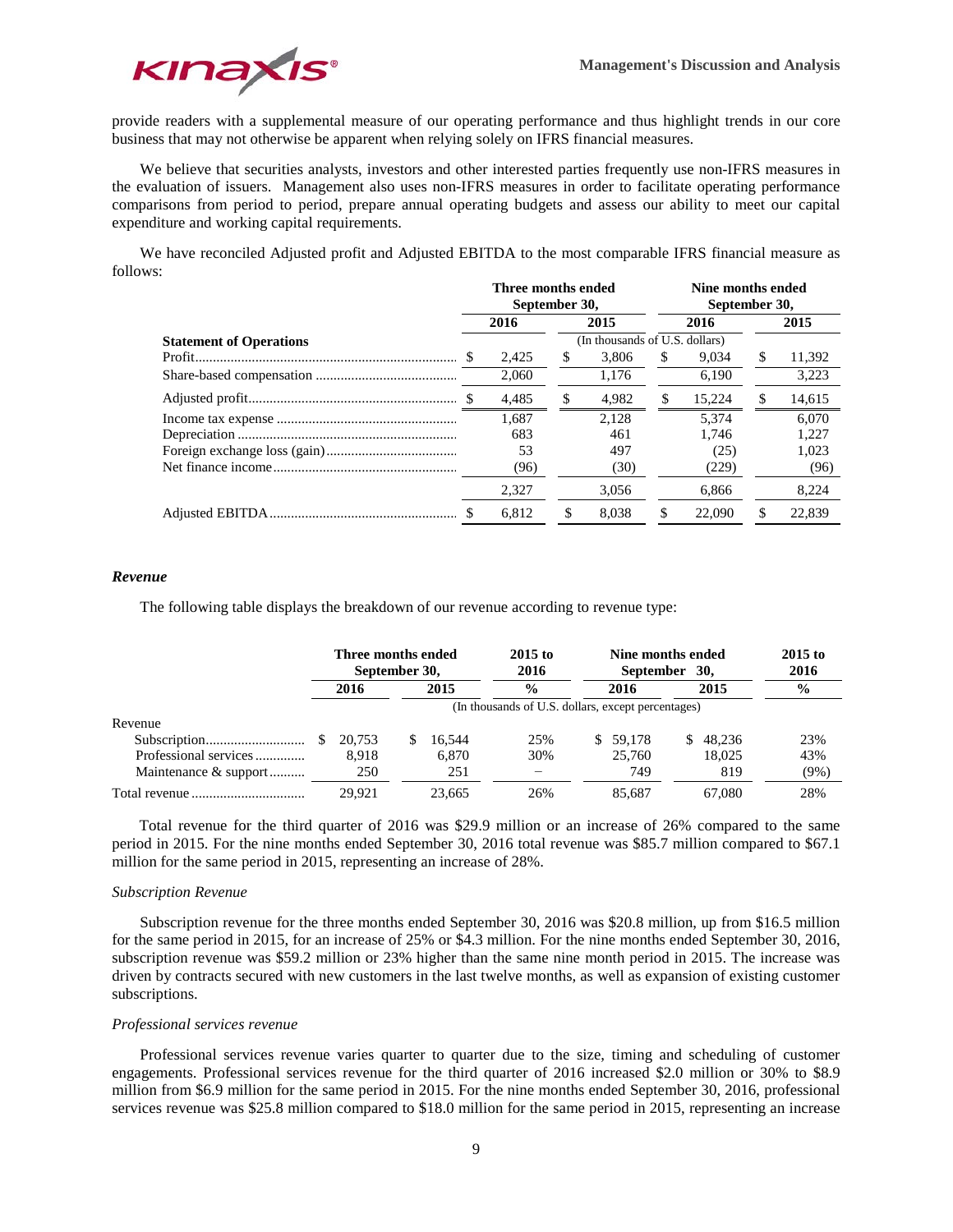

of 43%. Professional services revenue growth was driven primarily by deployment projects for new customers acquired in fiscal 2015 and 2016 as well as supporting the expansion of existing customer configurations.

#### *Maintenance & support revenue*

Maintenance & support revenue was \$0.3 million for both the third quarter of 2016 and 2015. For the first nine months of 2016, maintenance & support revenue was \$0.7 million, down from \$0.8 million for the same period in 2015. We expect to see a decrease over time in support revenue from contracts with legacy customers with perpetual licenses.

# *Cost of Revenue*

| Three months ended<br>September 30, |  |               | $2015$ to<br>2016                                  | Nine months ended<br>September 30, |        |      |               |     |
|-------------------------------------|--|---------------|----------------------------------------------------|------------------------------------|--------|------|---------------|-----|
| 2016<br>2015                        |  | $\frac{0}{0}$ |                                                    | 2016                               |        | 2015 | $\frac{0}{0}$ |     |
|                                     |  |               | (In thousands of U.S. dollars, except percentages) |                                    |        |      |               |     |
| 9.466                               |  | 6.862         | 38%                                                |                                    | 26.284 | S.   | 18.954        | 39% |
| 20.455                              |  | 16.803        | 22%                                                |                                    | 59.403 |      | 48.126        | 23% |
| 68%                                 |  | 71%           |                                                    |                                    | 69%    |      | 72%           |     |

 Cost of revenue for the third quarter of 2016 increased \$2.6 million, or 38%, to \$9.5 million from \$6.9 million for the same period in 2015. For the nine months ended September 30, 2016 cost of revenue increased 39% to \$26.3 million from \$19.0 million for the same period in 2015. The increase in costs was due to an increase in headcount related compensation costs which was driven by our customer growth. The increase in compensation costs is net of a favourable impact of foreign exchange rates on Canadian dollar denominated compensation costs. An increase in professional services activities also drove an increase in costs associated with the use of third party providers to support these engagements as well as an increase in travel costs and billable expenses compared to the same periods in 2015. Higher depreciation and operating costs associated with the expansion of data centre capacity to support new and ongoing customer engagements were also incurred for the first nine months of 2016 compared to the same period in 2015. Cost of revenue for the current quarter also reflects costs associated with the commencement of the Korea datacenters and operations.

Gross profit for the three and nine months ended September 30, 2016 was \$20.5 million and \$59.4 million respectively compared to \$16.8 million and \$48.1 million for the same periods in 2015. Gross profit as a percentage of revenue was 68% for the third quarter ended September 30, 2016 compared to 71% for the same period of 2015. For the nine months ended September 30, 2016 gross profit as a percentage of revenue decreased to 69% from 72% for the same period of 2015. The percentage decrease in the three and nine months ended September 30, 2016 was due to the increase in cost of revenue during the period from investments in additional headcount, the use of third party providers and the expansion of datacenter capability compared to the same period in 2015.

## *Selling and Marketing Expenses*

|                            |       | Three months ended<br>September 30, |       | $2015$ to<br>2016                                  | Nine months ended<br>September 30, |        |  |        | $2015$ to<br>2016 |
|----------------------------|-------|-------------------------------------|-------|----------------------------------------------------|------------------------------------|--------|--|--------|-------------------|
|                            | 2016  |                                     | 2015  | $\frac{0}{0}$                                      |                                    | 2016   |  | 2015   | $\frac{0}{0}$     |
|                            |       |                                     |       | (In thousands of U.S. dollars, except percentages) |                                    |        |  |        |                   |
|                            | 8.085 |                                     | 4.368 | 85%                                                |                                    | 21.847 |  | 12.089 | 81%               |
| As a percentage of revenue | 27%   |                                     | 18%   |                                                    |                                    | 25%    |  | 18%    |                   |

 Selling and marketing expenses for the third quarter of 2016 increased \$3.7 million, or 85%, to \$8.1 million from \$4.4 million for the third quarter of 2015. For the nine months ended September 30, 2016 selling and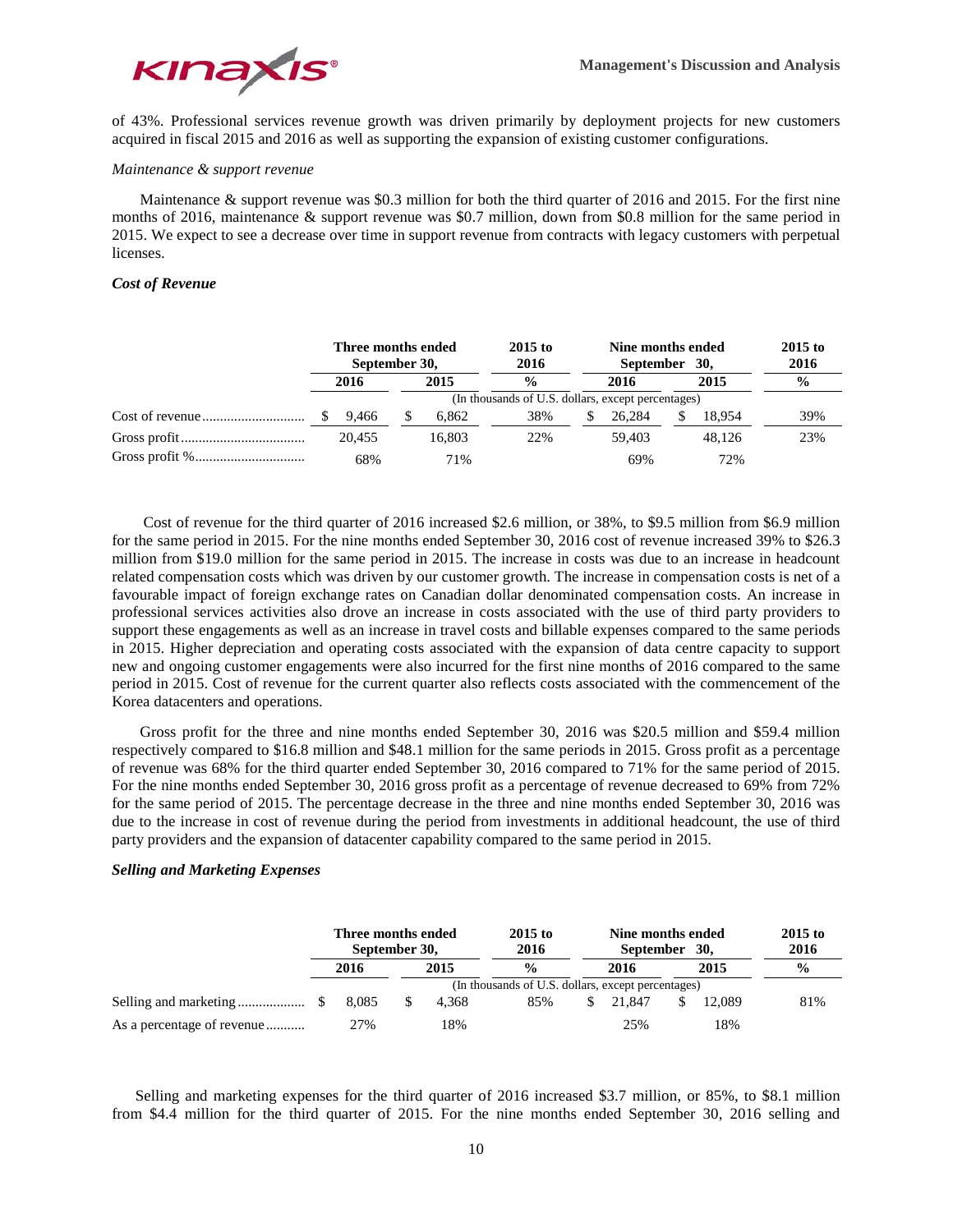

marketing expenses increased \$9.7 million or 81%, to \$21.8 million from \$12.1 million for the same period in 2015. A significant component of selling and marketing expenses is variable compensation related to the closure of new customer arrangements and expansion of existing customer accounts. Our policy is to fully expense sales costs related to this business growth upon commencement of the related revenue. The increase in selling and marketing costs, for the current quarter and year-to-date, are primarily due to increased sales compensation and commission expenses relating to contracts secured with new customers closed in the third quarter of 2016, in particular, a significant portion of this variance was attributable to one new customer contract and an expansion of an existing subscription. Selling and marketing expenses also increased due to our strategic partner investments as well as higher headcount-related compensation to support our investment in our knowledge services and customer success organizations. Higher marketing program costs were also incurred in the third quarter of 2016 compared to the same period in 2015. As a percentage of revenue, selling and marketing expenses increased by 9% to 27% in the third quarter of 2016 and increased by 7% to 25% for the nine months ended September 30, 2016, reflecting the higher growth in costs in the period. Selling and marketing expenses will vary from quarter to quarter due to the timing of marketing programs and events and the timing of closing customer contracts and related variable compensation.

# *Research and Development Expenses*

|                              | Three months ended<br>September 30, |                                                    |       | $2015$ to<br>2016 |    | Nine months ended<br>September 30, | $2015$ to<br>2016 |         |               |
|------------------------------|-------------------------------------|----------------------------------------------------|-------|-------------------|----|------------------------------------|-------------------|---------|---------------|
|                              | 2016                                | 2015                                               |       | $\frac{0}{0}$     |    | 2016                               |                   | 2015    | $\frac{0}{0}$ |
|                              |                                     | (In thousands of U.S. dollars, except percentages) |       |                   |    |                                    |                   |         |               |
| Research and development -   |                                     |                                                    |       |                   |    |                                    |                   |         |               |
| gross                        | \$5.936                             | \$                                                 | 4.197 | 41%               | S. | 16.250                             | \$                | 12.506  | 30%           |
| Less: Investment tax credits | (252)                               |                                                    | (321) | $(21\%)$          |    | (1,093)                            |                   | (1,004) | 9%            |
| Research and development     | 5,684                               |                                                    | 3.876 | 47%               |    | 15.157                             |                   | 11.502  | 32%           |
| As a percentage of revenue   |                                     |                                                    |       |                   |    |                                    |                   |         |               |
|                              | 20%                                 |                                                    | 18%   |                   |    | 19%                                |                   | 19%     |               |
| Net                          | 19%                                 |                                                    | 16%   |                   |    | 18%                                |                   | 17%     |               |

Gross research and development expenses for the third quarter of 2016 increased \$1.7 million to \$5.9 million or 41%, and for the nine months ended September 30, 2016 increased \$3.8 million to \$16.3 million, or 30%, in each case compared to the same periods in 2015. The increase in research and development expenses was due to an increase in headcount and related compensation costs net of a favourable impact of foreign exchange rates on Canadian dollar denominated compensation costs. The investment in headcount was made to support ongoing programs to develop the RapidResponse product and solution offering for new and existing customers. Investment tax credits earned on research and development activity in Canada were \$0.3 million for the third quarter of 2016 and 2015 and \$1.1 million for the first nine months of 2016 compared to \$1.0 million for the same period in the 2015. The investment tax credits earned reflect the increase in product development activity and the foreign exchange impact of credits denominated in Canadian dollars net of a decrease in the tax credit rate. As a percentage of revenues, gross research and development expenses were 20% for the third quarter and 19% for the year to date of 2016 compared to 18% and 19% for both of the same periods in 2015, reflecting the lower growth in revenue in the current period. Net research and development as a percentage of revenue for the third quarter of 2016 was 19% and 18% for the year to date compared to 16% and 17% for the same periods in 2015. This was due to higher product development expenses compared to the same period in the previous year.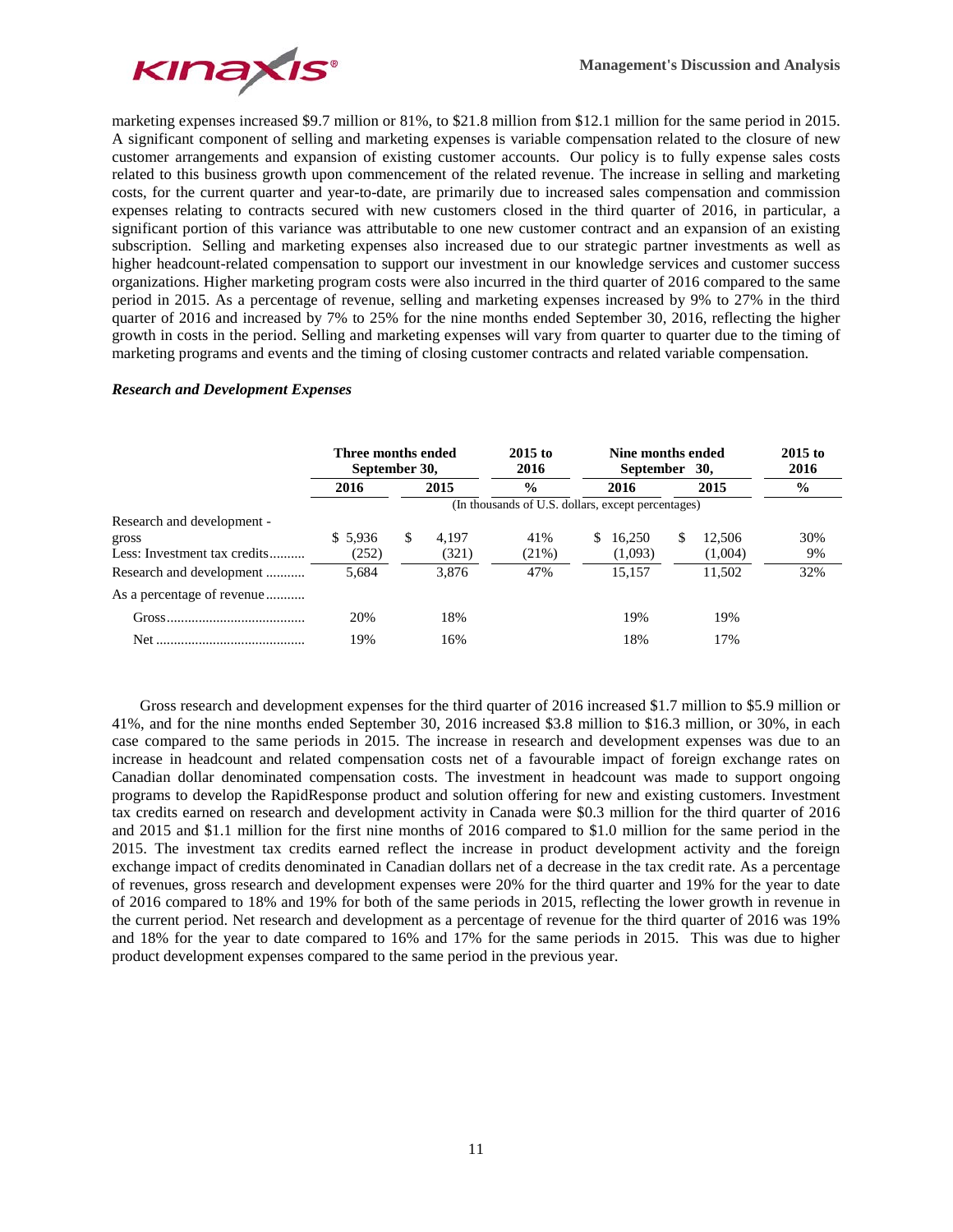

# *General and Administrative Expenses*

|                                      | Three months ended<br>September 30, |  | $2015$ to<br>2016 | Nine months ended<br>September 30,                 |  | $2015$ to<br>2016 |  |       |               |
|--------------------------------------|-------------------------------------|--|-------------------|----------------------------------------------------|--|-------------------|--|-------|---------------|
|                                      | 2016                                |  | 2015              | $\frac{0}{0}$                                      |  | 2016              |  | 2015  | $\frac{0}{0}$ |
|                                      |                                     |  |                   | (In thousands of U.S. dollars, except percentages) |  |                   |  |       |               |
| General and administrative  \$ 2.617 |                                     |  | 2.158             | 21%                                                |  | \$ 8.245          |  | 6.146 | 34%           |
| As a percentage of revenue           | 9%                                  |  | 9%                |                                                    |  | 10%               |  | 9%    |               |

For the third quarter of 2016, general and administrative expenses increased \$0.4 million, or 21%, to \$2.6 million from \$2.2 million for the same period in 2015 due to an increase in share-based payments. For the nine months ended September 30, 2016, general and administrative expenses increased \$2.1 million, or 34%, to \$8.2 million from \$6.1 million for the same period in 2015. This was primarily due to an increase in share-based payments which were partially offset by the favourable impact of foreign exchange rates on Canadian dollar denominated compensation costs. As a percentage of revenue, general and administrative expenses were 9% for the third quarter and 10% for the year to date of 2016 compared to 9% for the same periods in 2015, reflecting the growth in share-based payments.

# *Other Income and Expense*

The following table provides a breakdown of other income and expense by type:

|                              | Three months ended<br>September 30, |                                                    | $2015$ to<br>2016 | Nine months ended<br>September 30, | $2015$ to<br>2016 |               |  |  |  |
|------------------------------|-------------------------------------|----------------------------------------------------|-------------------|------------------------------------|-------------------|---------------|--|--|--|
|                              | 2016                                | $\frac{0}{0}$<br>2015                              |                   | 2016                               | 2015              | $\frac{0}{0}$ |  |  |  |
|                              |                                     | (In thousands of U.S. dollars, except percentages) |                   |                                    |                   |               |  |  |  |
| Other income (expense)       |                                     |                                                    |                   |                                    |                   |               |  |  |  |
| Foreign exchange (loss)      |                                     |                                                    |                   |                                    |                   |               |  |  |  |
|                              | (53)                                | (497)                                              | (89%)             | 25                                 | (1,023)           | (1)           |  |  |  |
| Net finance income           | 96                                  | 30                                                 | 220%              | 229                                | 96                | 139%          |  |  |  |
| Total other (expense) income | 43                                  | (467)                                              |                   | 254                                | (927)             | - (1)         |  |  |  |

#### Note:

(1) The percentage change has been excluded as it is not meaningful.

For the three months ended September 30, 2016, total other expense was nominal compared to a \$0.5 million total other expense for the third quarter of 2015 due to foreign exchange losses incurred in 2015 from the revaluation of Canadian dollar denominated assets against a strengthening U.S. dollar net of interest income earned on an increased cash position. For the nine months ended September 30, 2016 total other income was \$0.3 million compared to a total other expense of \$0.9 million for the same period in 2015. The increase is due to foreign exchange losses incurred in 2015 due to the revaluation of Canadian dollar denominated assets against a weakening U.S. dollar net of an increase in interest income due to the increased cash position.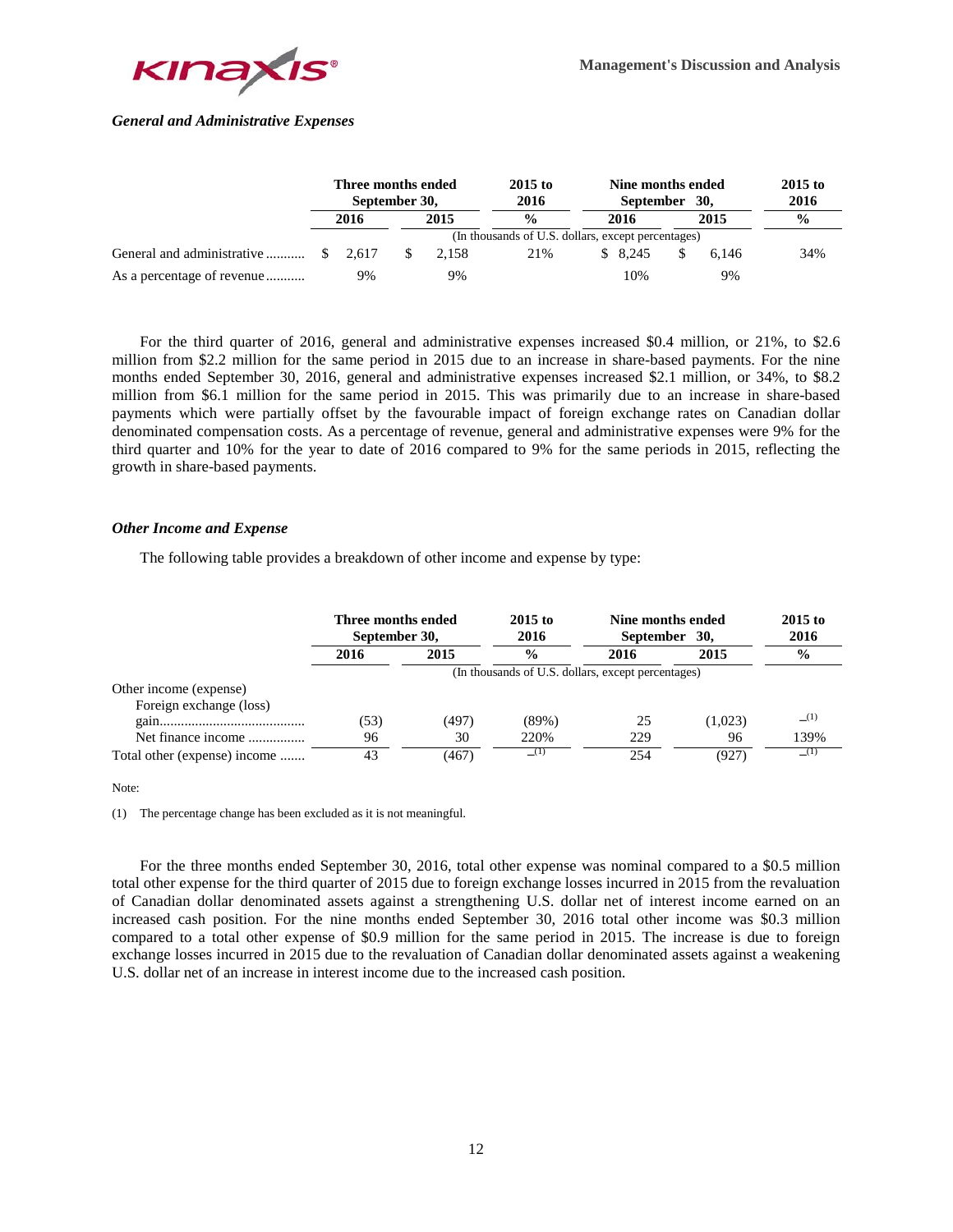

# *Income Taxes*

|  | Three months ended<br>September 30, |       | $2015$ to<br>2016                                  | Nine months ended<br>September 30, |       |  |       |               | $2015$ to<br>2016 |
|--|-------------------------------------|-------|----------------------------------------------------|------------------------------------|-------|--|-------|---------------|-------------------|
|  | 2016                                | 2015  | $\frac{0}{0}$                                      |                                    | 2016  |  | 2015  | $\frac{0}{0}$ |                   |
|  |                                     |       | (In thousands of U.S. dollars, except percentages) |                                    |       |  |       |               |                   |
|  | 1.687                               | 2.128 | $(21\%)$                                           |                                    | 5.374 |  | 6.070 | $(11\%)$      |                   |

For the three and nine months ended September 30, 2016, income tax expense of \$1.7 million and \$5.4 million was recognized compared to \$2.1 million and \$6.1 million for the same periods in 2015. The decrease in income tax expense for the three and nine months ended September 30, 2016 compared to the same periods of 2015 reflects the corresponding level of profit before income taxes.

# *Profit*

|                                                | Three months ended<br>September 30, |          | $2015$ to<br>2016                                  |             | Nine months ended<br>September 30, | $2015$ to<br>2016 |  |
|------------------------------------------------|-------------------------------------|----------|----------------------------------------------------|-------------|------------------------------------|-------------------|--|
|                                                | 2016                                | 2015     | $\frac{6}{6}$                                      | 2016        | 2015                               | $\frac{0}{0}$     |  |
|                                                |                                     |          | (In thousands of U.S. dollars, except percentages) |             |                                    |                   |  |
|                                                | \$2,425                             | \$ 3,806 | (36%)                                              | 9,034<br>S. | 11,392<br>S.                       | (21%)             |  |
|                                                | 4,485                               | 4,982    | $(10\%)$                                           | 15.224      | 14,615                             | 4%                |  |
|                                                | 6,812                               | 8,038    | (15%)                                              | 22,090      | 22,839                             | (3%)              |  |
| Basic earnings per share                       | 0.10                                | 0.16     |                                                    | 0.37        | 0.48                               |                   |  |
|                                                | 0.09                                | 0.15     |                                                    | 0.35        | 0.45                               |                   |  |
| Adjusted diluted earnings per<br>share $(1)$ . | 0.17                                | 0.20     |                                                    | 0.59        | 0.58                               |                   |  |

Note:

(1) Adjusted profit, Adjusted EBITDA and Adjusted diluted earnings per share are non-IFRS measures. See "*Non-IFRS Measures*". For a reconciliation of these measures to the closest IFRS measure, where a comparable IFRS measure exists, see "*Reconciliation of Non-IFRS Measures*" above.

Profit for the three months ended September 30, 2016 decreased \$1.4 million to \$2.4 million or \$0.10 per basic share and \$0.09 per diluted share, from \$3.8 million or \$0.16 per basic and \$0.15 per diluted share for the same period in 2015. For the year to date, profit decreased \$2.4 million to \$9.0 million or \$0.37 per basic share and \$0.35 per diluted share from \$11.4 million or \$0.48 per basic and \$0.45 per diluted share in the same period in 2015. The decrease in profit was driven primarily by our increased sales and marketing costs, our investment in research and development and an increase in share-based payments, which were partially offset by the lower Canadian dollar versus the U.S. dollar which had a positive effect on operating expenses and profitability. For the three and nine months ended September 30, 2016, Adjusted EBITDA decreased \$1.2 million and \$0.7 million to \$6.8 million and \$22.1 million respectively from \$8.0 million and \$22.8 million for the same periods in 2015 due to a decrease in profit driven by an increase in sales and marketing and product development costs.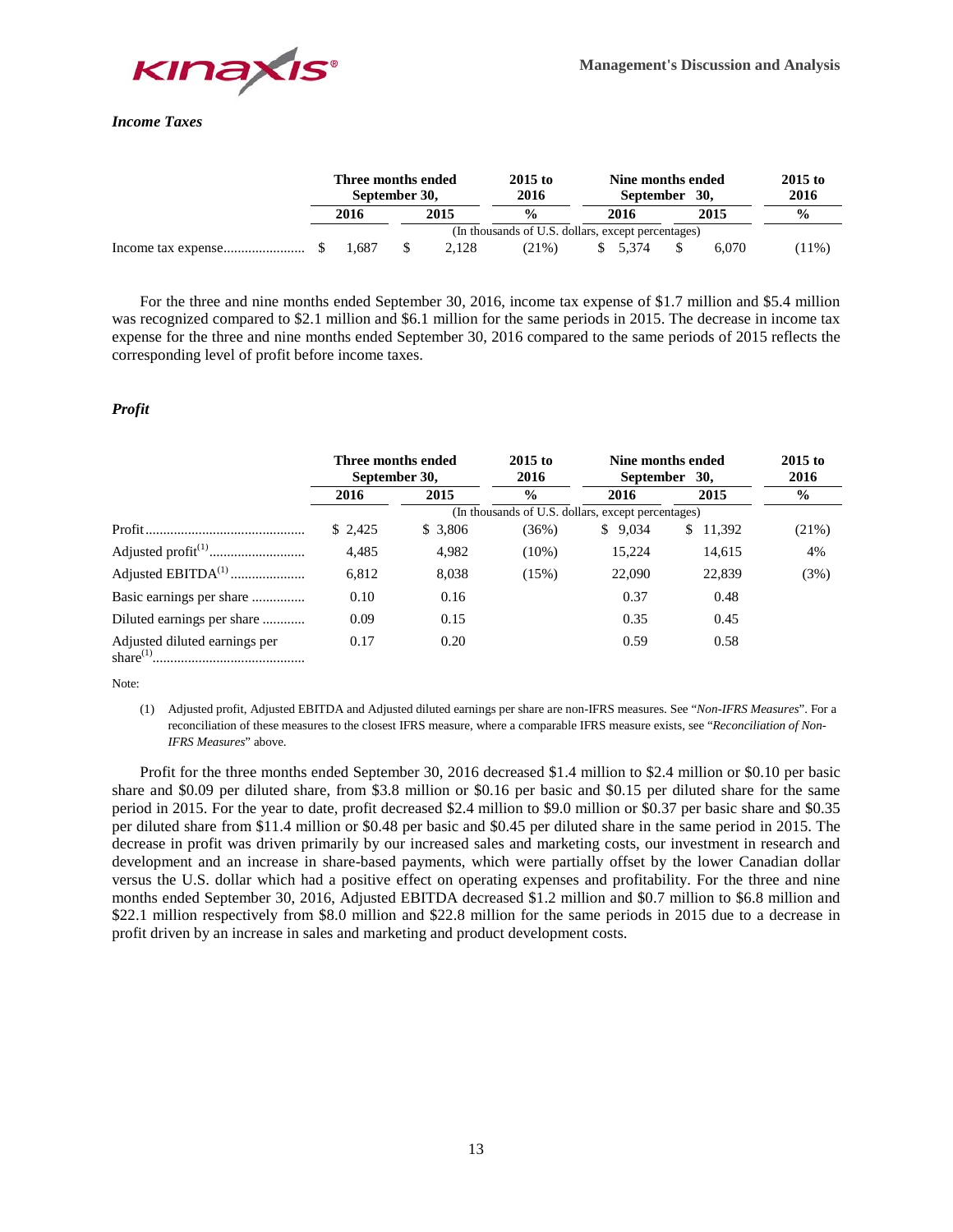

*Key Balance Sheet Items*

|                                | As at September<br>30.2016 |     | <b>As at December</b><br>31, 2015 |  |
|--------------------------------|----------------------------|-----|-----------------------------------|--|
| (In thousands of U.S. dollars) |                            |     |                                   |  |
|                                | 160.459                    | -SS | 128.096                           |  |
|                                | 76.510                     |     | 62.492                            |  |

An analysis of the key balance sheet items driving the change in total assets and liabilities is as follows:

## *Trade and other receivables*

| As at September<br>30, 2016    |        |  | As at December<br>31, 2015 |        |  |  |
|--------------------------------|--------|--|----------------------------|--------|--|--|
| (In thousands of U.S. dollars) |        |  |                            |        |  |  |
|                                | 31.843 |  |                            | 15.833 |  |  |

Trade and other receivables were \$31.8 million at September 30, 2016, an increase of \$16.0 million compared to \$15.8 million at December 31, 2015. The change in trade and other receivables was due to timing of billings and collections on receivables which can have a significant impact on the balance at any point in time due to the timing of the annual subscription billing cycle for each customer and when new customer contracts are secured. The aging of trade receivables is generally current and we have no history of bad debts.

## *Investment tax credits*

|  | As at September<br>30, 2016 |  | As at December<br>31, 2015<br>(In thousands of U.S. dollars) |  |  |
|--|-----------------------------|--|--------------------------------------------------------------|--|--|
|  |                             |  |                                                              |  |  |
|  | \$1.617                     |  | 1.532                                                        |  |  |
|  | 1.142                       |  | 2.083                                                        |  |  |

Investment tax credits receivable of \$1.6 million at September 30, 2016 were \$0.1 million higher compared to \$1.5 million at December 31, 2015. The increase is due to foreign exchange gains on the refundable investment tax credits denominated in Canadian dollars revalued against a weakening U.S. dollar. The investment tax credits receivable relate to refundable tax credits filed for the 2013 tax year and the 2014 tax period prior to our initial public offering that remain outstanding. Investment tax credits recoverable are the non-refundable portion of investment tax credits earned. The balance decreased \$1.0 million to \$1.1 million at September 30, 2016 from \$2.1 million at December 31, 2015 due to utilization of investment tax credits against current income taxes payable. This decrease was partially offset by estimated non-refundable credits earned during the first nine month of 2016.

# *Deferred revenue*

|          | As at September<br>30, 2016 | As at December<br>31, 2015     |        |  |  |
|----------|-----------------------------|--------------------------------|--------|--|--|
|          |                             | (In thousands of U.S. dollars) |        |  |  |
| Current. | 49.965                      |                                | 40.442 |  |  |
|          | 14.445                      |                                | 14.191 |  |  |
|          | 64.410                      |                                | 54.633 |  |  |

Deferred revenue at September 30, 2016 was \$64.4 million, an increase of \$9.8 million compared to \$54.6 million at December 31, 2015. We generally bill our customers annually in advance for subscriptions resulting in the amount billed being initially recorded as deferred revenue and drawn down to revenue over the term. Deferred revenue varies depending upon the timing of billings for existing and new customer contracts. Deferred revenue relating to subscription term periods beyond one year totaled \$14.4 million at September 30, 2016 compared to \$14.2 million at December 31, 2015.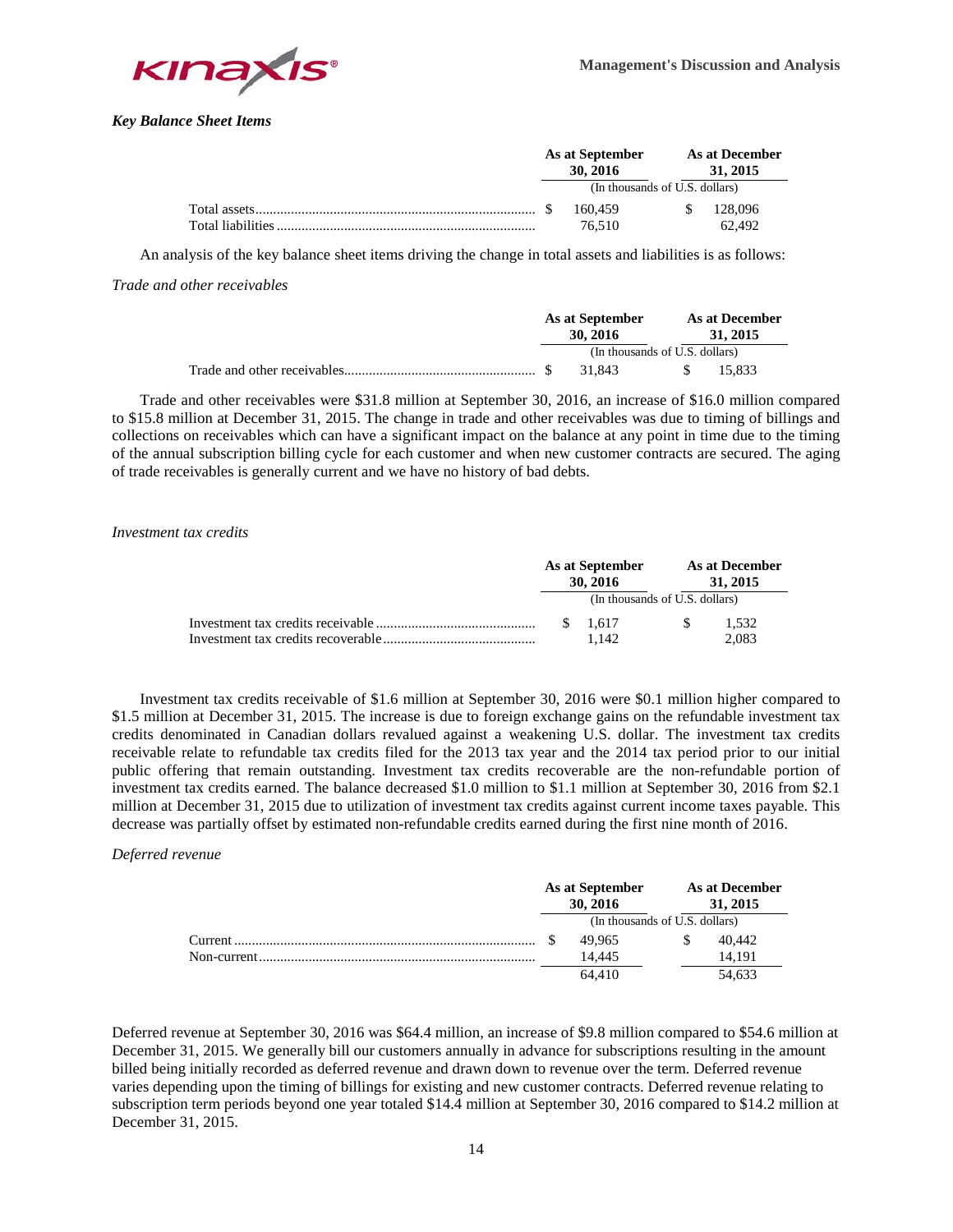

# **Summary of Quarterly Results**

The following table summarizes selected results for the eight most recent completed quarters to September 30, 2016.

|                               |     |                       |                         |                   | Three months ended          |                              |                  |              |                          |                             |
|-------------------------------|-----|-----------------------|-------------------------|-------------------|-----------------------------|------------------------------|------------------|--------------|--------------------------|-----------------------------|
|                               |     | September<br>30, 2016 | <b>June 30,</b><br>2016 | March 31,<br>2016 | <b>December</b><br>31, 2015 | <b>September</b><br>30, 2015 | June<br>30, 2015 |              | <b>March</b><br>31, 2015 | <b>December</b><br>31, 2014 |
| Revenue:                      |     |                       |                         |                   |                             |                              |                  |              |                          |                             |
|                               | -\$ | 20,753                | \$<br>19,935            | \$<br>18,490      | \$<br>16,963                | \$<br>16,544                 | \$<br>16,284     | \$           | 15,408                   | \$<br>13,852                |
|                               |     | 8,918                 | 8,538                   | 8,304             | 6,977                       | 6,870                        | 7.137            |              | 4,018                    | 4,694                       |
| Maintenance & support         |     | 250                   | 261                     | 238               | 251                         | 251                          | 283              |              | 285                      | 274                         |
|                               |     | 29,921                | 28,734                  | 27,032            | 24,191                      | 23,665                       | 23,704           |              | 19,711                   | 18,820                      |
|                               |     | 9,466                 | 8,713                   | 8,105             | 6,789                       | 6,862                        | 6,287            |              | 5,805                    | 5,433                       |
|                               |     | 20,455                | 20,021                  | 18,927            | 17,402                      | 16,803                       | 17,417           |              | 13,906                   | 13,387                      |
|                               |     | 16,386                | 15,142                  | 13,721            | 11,984                      | 10,402                       | 9,677            |              | 9,658                    | 10,763                      |
|                               |     | 4.069                 | 4,879                   | 5,206             | 5,418                       | 6,401                        | 7,740            |              | 4,248                    | 2,624                       |
| Foreign exchange gain (loss)  |     | (53)                  | (188)                   | 266               | (18)                        | (497)                        | (47)             |              | (479)                    | (465)                       |
|                               |     | 96                    | 59                      | 74                | 32                          | 30                           | 42               |              | 24                       | 17                          |
| Profit before income taxes    |     | 4,112                 | 4,750                   | 5,546             | 5,432                       | 5,934                        | 7,735            |              | 3,793                    | 2,176                       |
|                               |     | 1,687                 | 1,510                   | 2,177             | 4,146                       | 2,128                        | 2,537            |              | 1,405                    | 1,592                       |
|                               |     | 2,425                 | \$<br>3,240             | \$<br>3,369       | \$<br>1,286                 | \$<br>3,806                  | \$<br>5,198      | $\mathbf{s}$ | 2,388                    | \$<br>584                   |
|                               |     | 2,060                 | 1,850                   | 2,280             | 1,229                       | 1,176                        | 1,083            |              | 964                      | 845                         |
|                               |     | 4,485                 | \$<br>5,090             | \$<br>5,649       | \$<br>2,515                 | \$<br>4,982                  | \$<br>6,281      | \$           | 3,352                    | \$<br>1,429                 |
|                               |     | 1.687                 | 1,510                   | 2,177             | 4,146                       | 2,128                        | 2,537            |              | 1,405                    | 1,592                       |
|                               |     | 683                   | 543                     | 520               | 499                         | 461                          | 412              |              | 354                      | 334                         |
|                               |     | 53                    | 188                     | (266)             | 18                          | 497                          | 47               |              | 479                      | 465                         |
| Net finance (income) expense  |     | (96)                  | (59)                    | (74)              | (32)                        | (30)                         | (42)             |              | (24)                     | (17)                        |
|                               |     | 2,327                 | 2,182                   | 2,357             | 4,631                       | 3,056                        | 2,954            |              | 2,214                    | 2,374                       |
|                               |     | 6,812                 | \$<br>7,272             | \$<br>8,006       | \$<br>7,146                 | \$<br>8,038                  | \$<br>9,235      | \$           | 5,566                    | \$<br>3,803                 |
|                               |     | 0.10                  | \$<br>0.13              | \$<br>0.14        | \$<br>0.05                  | \$<br>0.16                   | \$<br>0.22       | \$           | 0.10                     | \$<br>0.02                  |
|                               |     | 0.09                  | \$<br>0.13              | \$<br>0.13        | \$<br>0.05                  | \$<br>0.15                   | \$<br>0.20       | \$           | 0.10                     | \$<br>0.02                  |
| Adjusted diluted earnings per | \$  | 0.17                  | \$<br>0.20              | \$<br>0.22        | \$<br>0.10                  | \$<br>0.20                   | \$<br>0.25       | \$           | 0.13                     | \$<br>0.06                  |

Note:

(1) Adjusted profit, Adjusted EBITDA and Adjusted diluted earnings per share are non-IFRS measures. See "Non-IFRS Measures". For a reconciliation of these measures to the closest IFRS measure, where a comparable IFRS measure exists, see "Reconciliation of Non-IFRS Measures" above.

 Subscription revenue has increased steadily over the last eight quarters due to acquisition of new customers and expansion of existing customers. Professional services revenue varies quarter to quarter due to the size, timing and scheduling of customer engagements. Maintenance & support revenue has declined over the quarters due to support contracts with legacy customers with perpetual licenses that have lapsed and the migration of customers to a subscription model. Cost of revenue has increased as we continue to invest in the capacity to support the growth in our business with gross margin ranging from 68% to 73% of revenue. Operating expenses have increased as we invest in sales and marketing and product development. In addition to increased investment, our quarterly operating expenses are impacted by timing of sales commissions and marketing events. As a significant component of our operating expenses are denominated in Canadian dollars, fluctuations in the foreign exchange rate with the U.S. dollar have had a positive impact on operating expenses and quarterly profit since fiscal 2015.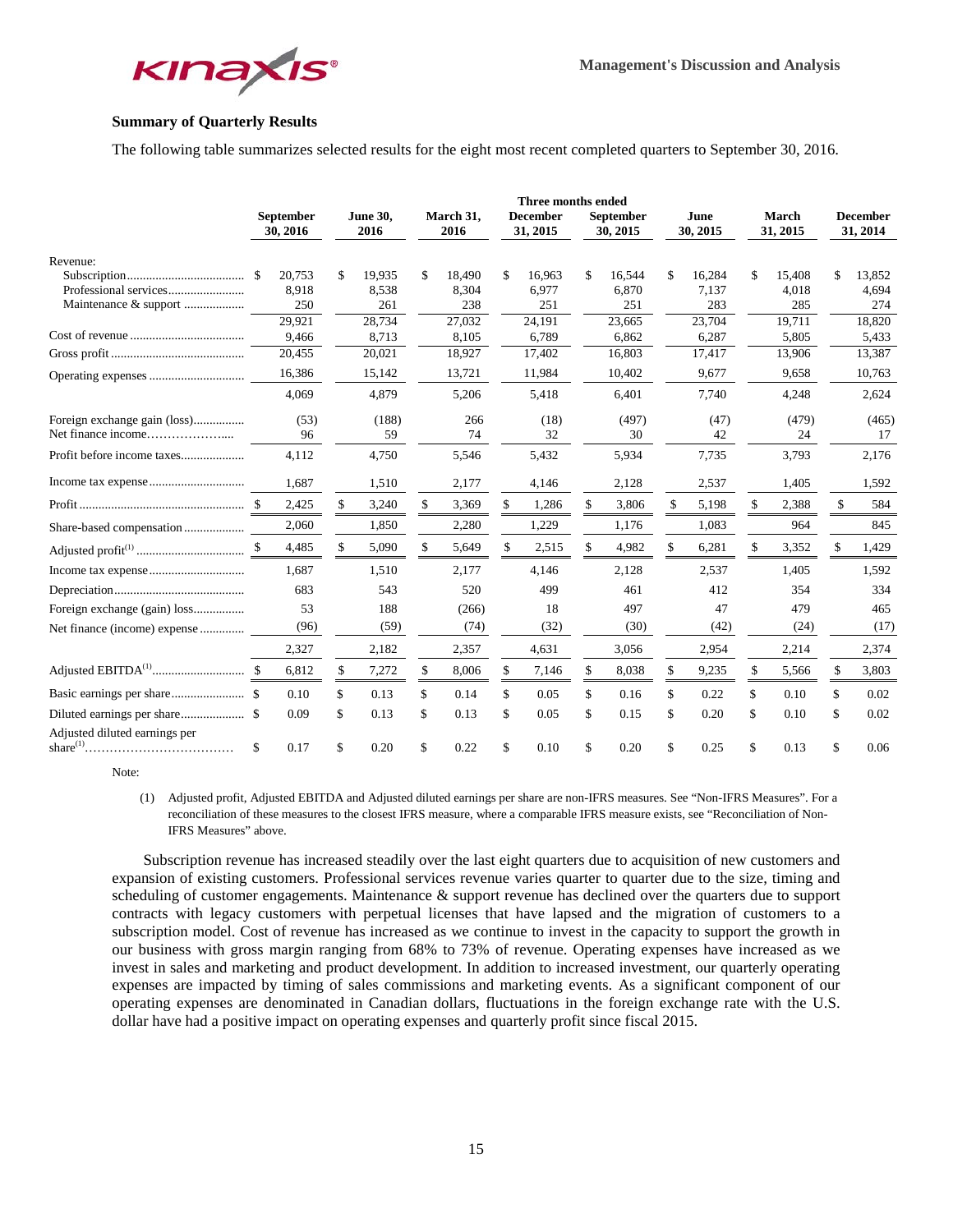

# **Liquidity and Capital Resources**

Our primary source of cash flow is sales of subscriptions for our software and sales of services. Our approach to managing liquidity is to ensure, to the extent possible, that we always have sufficient liquidity to meet our liabilities as they come due. We do so by continuously monitoring cash flow and actual operating expenses compared to budget.

| As at September                |            | As at December<br>31, 2015 |  |                      |  |
|--------------------------------|------------|----------------------------|--|----------------------|--|
| (In thousands of U.S. dollars) |            |                            |  |                      |  |
|                                | \$ 111.661 |                            |  | $\frac{1}{2}$ 99.390 |  |

Cash and cash equivalents increased \$12.3 million to \$111.7 million at September 30, 2016, from \$99.4 million at December 31, 2015.

In addition to the cash balances, we have a Cdn. \$20.0 million revolving demand facility available to be drawn to meet ongoing working capital requirements. Our principal cash requirements are for working capital and capital expenditures. Excluding deferred revenue, working capital at September 30, 2016 was \$138.5 million. Given the ongoing cash generated from operations and our existing cash and credit facilities, we believe there is sufficient liquidity to meet our current financial obligations of \$18.7 million.

The following table provides a summary of cash inflows and outflows by activity:

|                                    | Three months ended September<br>30 |                     | Nine months ended September<br>30 |                   |  |  |  |  |
|------------------------------------|------------------------------------|---------------------|-----------------------------------|-------------------|--|--|--|--|
|                                    | 2016                               | 2015                | 2016                              | 2015              |  |  |  |  |
|                                    | (In thousands of U.S. dollars)     |                     | (In thousands of U.S. dollars)    |                   |  |  |  |  |
| Cash Inflow (Outflows) by activity |                                    |                     |                                   |                   |  |  |  |  |
|                                    | (1,510)<br>(2,712)                 | 5.799<br>S<br>(851) | S<br>14.037<br>(5, 125)           | 36.726<br>(3,761) |  |  |  |  |
|                                    | 1.199                              | 437                 | 2,967                             | 990               |  |  |  |  |
|                                    | (152)                              | 75                  | 392                               | (54)              |  |  |  |  |
| Net cash (outlfows) inflows        | (3.175)                            | 5.460               | 12.271                            | 33.901            |  |  |  |  |

#### *Cash (used) provided by operating activities*

Cash used by operating activities for the three months ended September 30, 2016 was \$1.5 million, down from \$5.8 million generated for the same period in 2015. The decrease was due to an increase in accounts receivable and a decrease in profit net of income tax expenses, which were partially offset by an increase in share based compensation. For the nine months ending September 30, 2016, cash generated by operating activities was \$14.0 million compared to \$36.7 million for the same period in 2015. The decrease in cash provided by operating activities of \$22.7 million was due primarily to the receipt of a prepayment of an approximately \$20.0 million multi-year subscription arrangement in the first quarter of 2015 and lower profit net of income tax expenses in the first nine months of 2016 compared to the same period in 2015. This was partially offset by an increase in depreciation and share based compensation.

#### *Cash used in investing activities*

Cash used in investing activities is driven by purchases of property and equipment primarily related to computer equipment for use in our hosting facilities and to support research and development requirements. Cash used in the purchase of property and equipment for the three months ended September 30, 2016 was \$2.7 million, an increase of \$1.8 million from \$0.9 million in 2015. For the nine months ended September 30, 2016, cash used in the purchase of property and equipment was \$5.1 million, an increase of \$1.3 million from \$3.8 million in 2015. Purchases will fluctuate from period over period due to timing but we expect to continue to invest in additional property and equipment to support the growth in our customer base and to take advantage of new and advanced technology.

*Cash provided by financing activities*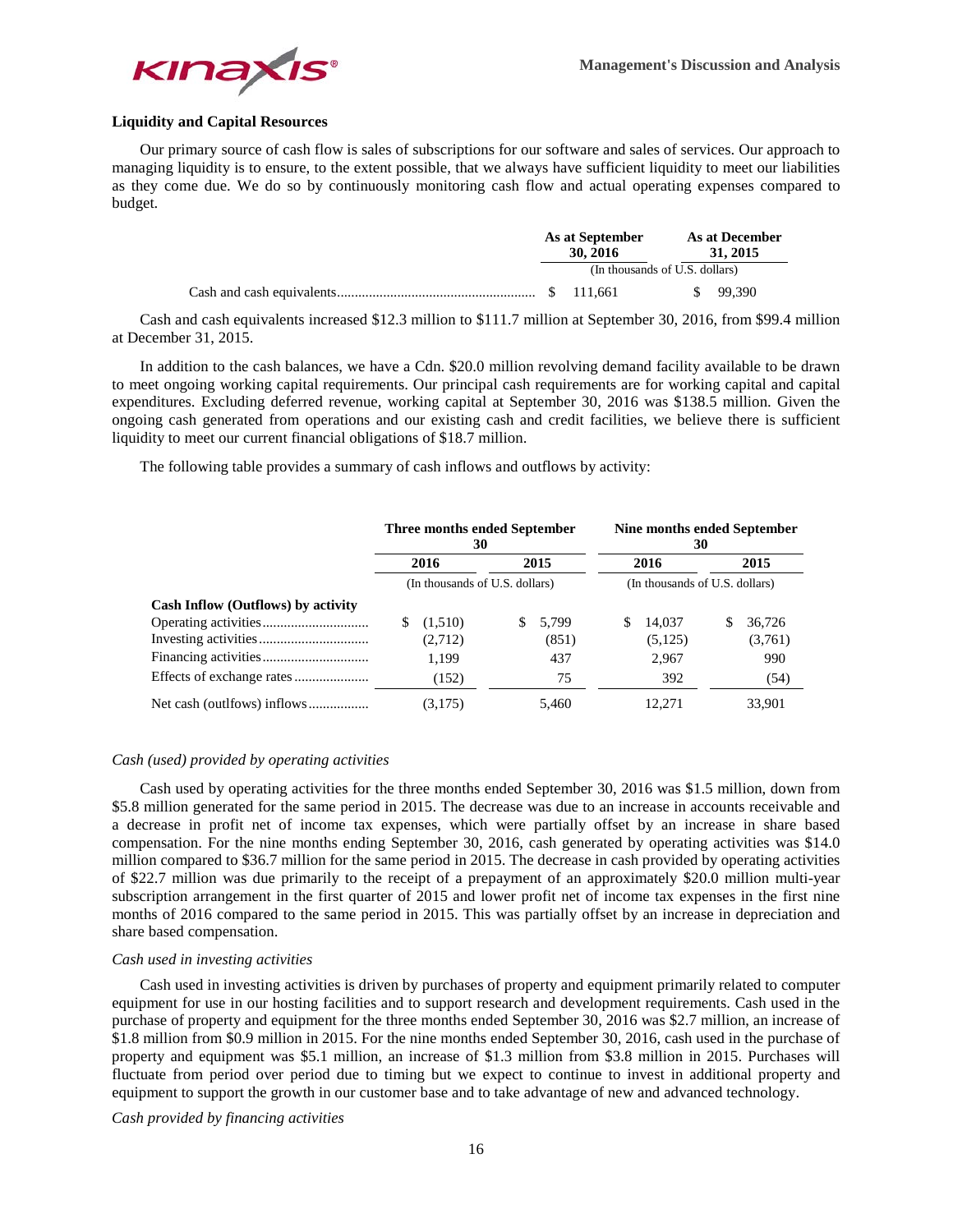

Cash provided by financing activities was \$1.2 million and \$3.0 million for the three and nine months ended September 30, 2016, respectively, compared to \$0.4 million and \$1.0 million for the same periods in 2015. These amounts represent proceeds received upon exercise of options.

## *Revolving Credit Facility and Term Loan*

We have a Cdn. \$20.0 million revolving demand credit facility (the "**Revolving Facility**"). As of September 30, 2016, and as of the date of this MD&A, no amounts had been drawn against the Revolving Facility.

The interest rate on the Revolving Facility is RBC U.S. prime plus 0.50% per annum for U.S. dollar denominated amounts and RBC U.S. base rate plus 0.50% per annum for Canadian dollar denominated amounts. In the event our aggregate borrowings under the Revolving Facility exceed Cdn. \$2.5 million a borrowing limit applies that is based principally on our accounts receivable.

## *Contractual Obligations*

The following table summarizes our contractual obligations as at September 30, 2016, including commitments relating to leasing contracts:

|                                                                           | Less than 1<br>vear |        |     | 1 to<br>5 years<br>(In thousands of U.S. dollars) | More than 5<br>vears | <b>Total amount</b> |        |  |
|---------------------------------------------------------------------------|---------------------|--------|-----|---------------------------------------------------|----------------------|---------------------|--------|--|
| <b>Commitments</b>                                                        |                     | 2.013  | \$. | 6.068                                             | \$<br>801            | S                   | 8,882  |  |
| <b>Financial Obligations</b><br>Accounts payables and accrued liabilities |                     | 10.963 |     |                                                   |                      |                     | 10,963 |  |
| <b>Total Obligations</b>                                                  |                     | 12.976 | S   | 6.068                                             | \$<br>801            |                     | 19.845 |  |

The following table summarizes our contractual obligations as at December 31, 2015, including commitments relating to leasing contracts:

|                                                                        | Less than 1<br>vear            |       | 1 to<br>5 years |       |             | More than 5<br>vears | <b>Total amount</b> |        |  |  |
|------------------------------------------------------------------------|--------------------------------|-------|-----------------|-------|-------------|----------------------|---------------------|--------|--|--|
|                                                                        | (In thousands of U.S. dollars) |       |                 |       |             |                      |                     |        |  |  |
| <b>Commitments</b>                                                     |                                | 1.462 | <sup>S</sup>    | 5.097 | -S<br>1.374 |                      |                     | 7.933  |  |  |
| <b>Financial Obligations</b><br>Trade payables and accrued liabilities |                                | 6.794 |                 |       |             |                      |                     | 6.794  |  |  |
| <b>Total Obligations</b>                                               |                                | 8.256 |                 | 5.097 |             | 1.374                |                     | 14.727 |  |  |

#### **Off-Balance Sheet Arrangements**

We have no off-balance sheet arrangements, other than operating leases (which have been disclosed under "*Liquidity and Capital Resources - Contractual Obligations*"), that have, or are likely to have, a current or future material effect on our consolidated financial position, financial performance, liquidity, capital expenditures or capital resources.

#### **Transactions with Related Parties**

We did not have any transactions during the three and nine months ended September 30, 2016 and 2015 that would be considered to be between the Company and a related party.

#### **Financial Instruments and Other Instruments**

We recognize financial assets and liabilities when we become party to the contractual provisions of the instrument. On initial recognition, financial assets and liabilities are measured at fair value plus transaction costs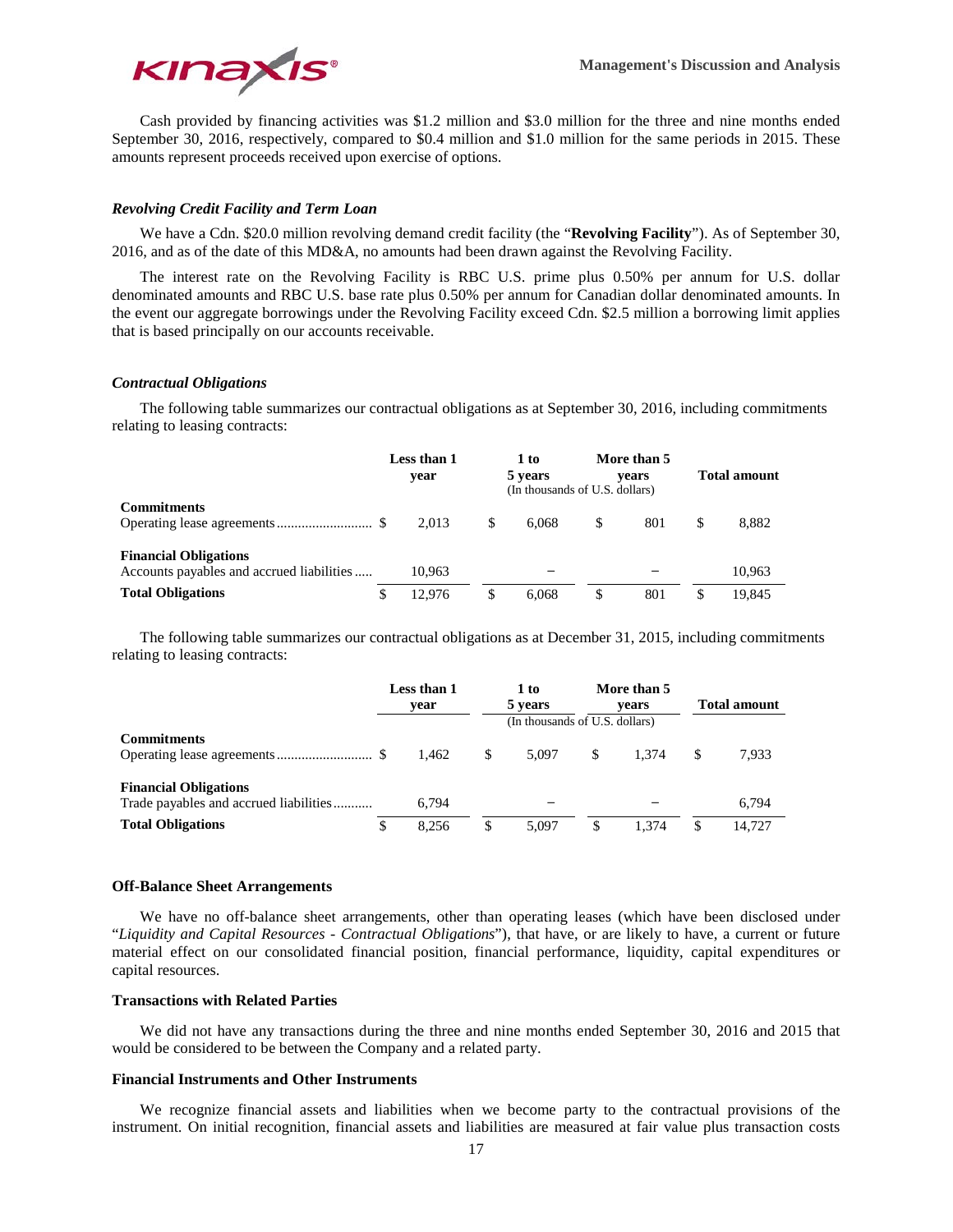

directly attributable to the financial assets and liabilities, except for financial assets or liabilities at fair value through profit and loss, whereby the transactions costs are expensed as incurred.

## *Credit risk*

Credit risk is the risk of an unexpected loss if a customer or counterparty to a financial instrument fails to meet its contractual obligations. Our credit risk is primarily attributable to trade and other receivables.

The nature of our subscription based business results in payments being received in advance of the majority of the services being delivered; as a result, our credit risk exposure is low. As the majority of our revenues are earned over a period of time, the potential impact on our operating results is low as any uncollectible amounts would affect trade and other receivables and deferred revenue.

#### *Currency risk*

A portion of our revenues and operating costs are realized in currencies other than our functional currency, such as the Canadian dollar, Euros, the Hong Kong dollar, South Korean Won and Japanese Yen. As a result, we are exposed to currency risk on these transactions. Also, additional earnings volatility arises from the translation of monetary assets and liabilities, investment tax credits recoverable and deferred tax assets and liabilities denominated in foreign currencies at the rate of exchange on each date of our consolidated statements of financial position; the impact of which is reported as a foreign exchange gain or loss or as income tax expense for deferred tax assets and liabilities.

Our objective in managing our currency risk is to minimize exposure to currencies other than our functional currency. We do so by matching foreign denominated assets with foreign denominated liabilities.

## *Interest rate risk*

Interest rate risk is the risk that the fair value or future cash flows of a financial instrument will fluctuate due to changes in market interest rates. We believe that interest rate risk is low for our financial assets as the majority of investments are made in fixed rate instruments. We do have interest rate risk related to our credit facilities. The rates on our Revolving Facility are variable to bank prime rate.

#### *Capital management*

Our capital is composed of shareholders' equity which includes our common shares. Our objective in managing our capital is financial stability and sufficient liquidity to increase shareholder value through organic growth and investment in sales, marketing and product development. Our senior management team is responsible for managing the capital through regular review of financial information to ensure sufficient resources are available to meet operating requirements and investments to support our growth strategy. The Board of Directors is responsible for overseeing this process. In order to maintain or adjust our capital structure, we could issue new shares, repurchase shares, approve special dividends or issue debt.

#### **Critical Accounting Policies and Estimates**

#### *Revenue*

We derive revenue from subscriptions for our product comprised of our hosted SaaS application and fixed term subscription licenses of our software products ("**On-premise licenses**"). In addition, we derive revenue from the provision of professional services including implementation services, technical services and training and, to a lesser degree, from maintenance and support services provided to customers with legacy perpetual licenses to our software products. Professional services do not include significant customization to, or development of, the software.

We commence revenue recognition when all of the following conditions are met:

- it is probable that the economic benefits of the transaction will flow to the entity;
- the amount of revenue can be measured reliably; and
- the costs incurred for the transaction and the costs to complete the transaction can be measured reliably.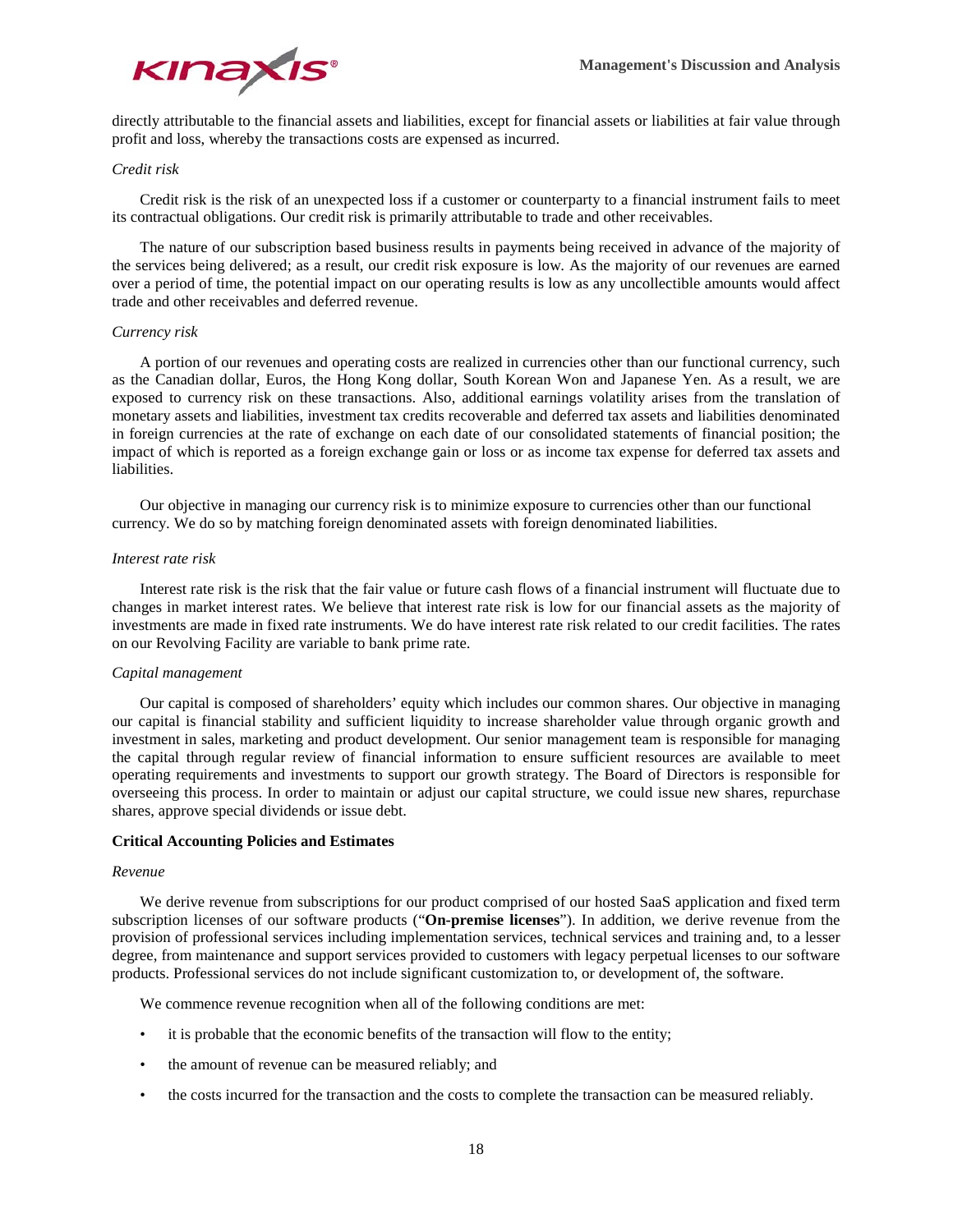

We provide our SaaS, On-premise licenses and professional services on a stand-alone basis or as part of a multiple element arrangement. Stand-alone sales occur through renewals of the SaaS or On-premise license and stand-alone purchases of the same or similar professional services on an ongoing basis by customers. When sold in a multiple element arrangement, the SaaS or On-premise license and the professional services elements are considered separate units of accounting as they have stand-alone value to the customer. The total consideration for the arrangement is allocated to the separate units of accounting based on their relative fair value and the revenue is recognized for each unit when the requirements for revenue recognition have been met. We determine the fair value of each unit of accounting based on the selling price when they are sold separately. When the fair value cannot be determined based on when it was sold, we determine a value that most reasonably reflects the selling price that might be achieved in a stand-alone transaction. Inputs considered in making this determination include the specific parameters and model used in determining the contract price, contracted renewal rates, the history of pricing, renewals and stand-alone sales activity of similar customers.

Subscription revenue related to the provision of SaaS or On-premise term licenses is recognized ratably over the contract term as the service or access to the software is delivered. The contract term begins when the service is made available or the license is delivered to the customer.

We enter into arrangements for professional services primarily on a time and materials basis. Revenue for professional services entered into on a time and material basis is recognized as the services are performed. In certain circumstances, the Company enters into arrangements for professional services on a fixed price basis. Revenue for fixed price arrangements is recognized by reference to the stage of completion of the contract, taking into consideration the cost incurred to date in relation to the total expected cost to complete the deliverable. If the estimated cost to complete a contract results in a loss on the contract, the loss is recognized immediately in profit or loss.

Maintenance and support services provided to customers with legacy perpetual licenses are sold as a single element arrangement with one unit of accounting. Revenue for these arrangements is recognized ratably over the term of the maintenance contract.

Judgment is applied in determining the components of a multiple element revenue arrangement. In allocating the consideration received among the multiple elements of a revenue arrangement, we must make estimates as to the fair value of each individual element. The selling price of the element on a stand-alone basis is used to determine the fair value. Where stand-alone sales do not exist, various inputs are used to determine the fair value. Changes to these inputs may result in different estimates of fair value for an element and impact the allocation of consideration and timing of revenue recognition.

## *Income taxes*

Current income tax assets and liabilities for the current and prior periods are measured at the amount expected to be recovered from, or paid to, the taxation authorities. The tax rates and tax laws used to compute the amount are those that are enacted or substantively enacted, by the reporting date, in the countries where we operate and generate taxable income.

Deferred income tax assets and liabilities are recorded for the temporary differences between transactions that have been included in the financial statements or income tax returns. Deferred income taxes are provided for using the liability method. Under the liability method, deferred income taxes are recognized for all significant temporary differences between the tax and financial statement bases of assets and liabilities and for certain carry-forward items. Deferred income tax assets are recognized only to the extent that, in the opinion of management, it is probable that the deferred income tax assets will be realized.

The recognition of deferred tax assets requires that we assess future taxable income available to utilize deferred tax assets related to deductible or taxable temporary differences. We consider the nature and carry-forward period of deferred tax assets, our recent earnings history and forecast of future earnings in performing this assessment. The actual deferred tax assets realized may differ from the amount recorded due to factors having a negative impact on our operating results and lower future taxable income.

#### *Investment tax credits recoverable*

The recognition of investment tax credits recoverable requires that we assess future tax payable available to utilize the investment tax credits. We consider the carry-forward period of the investment tax credits, our recent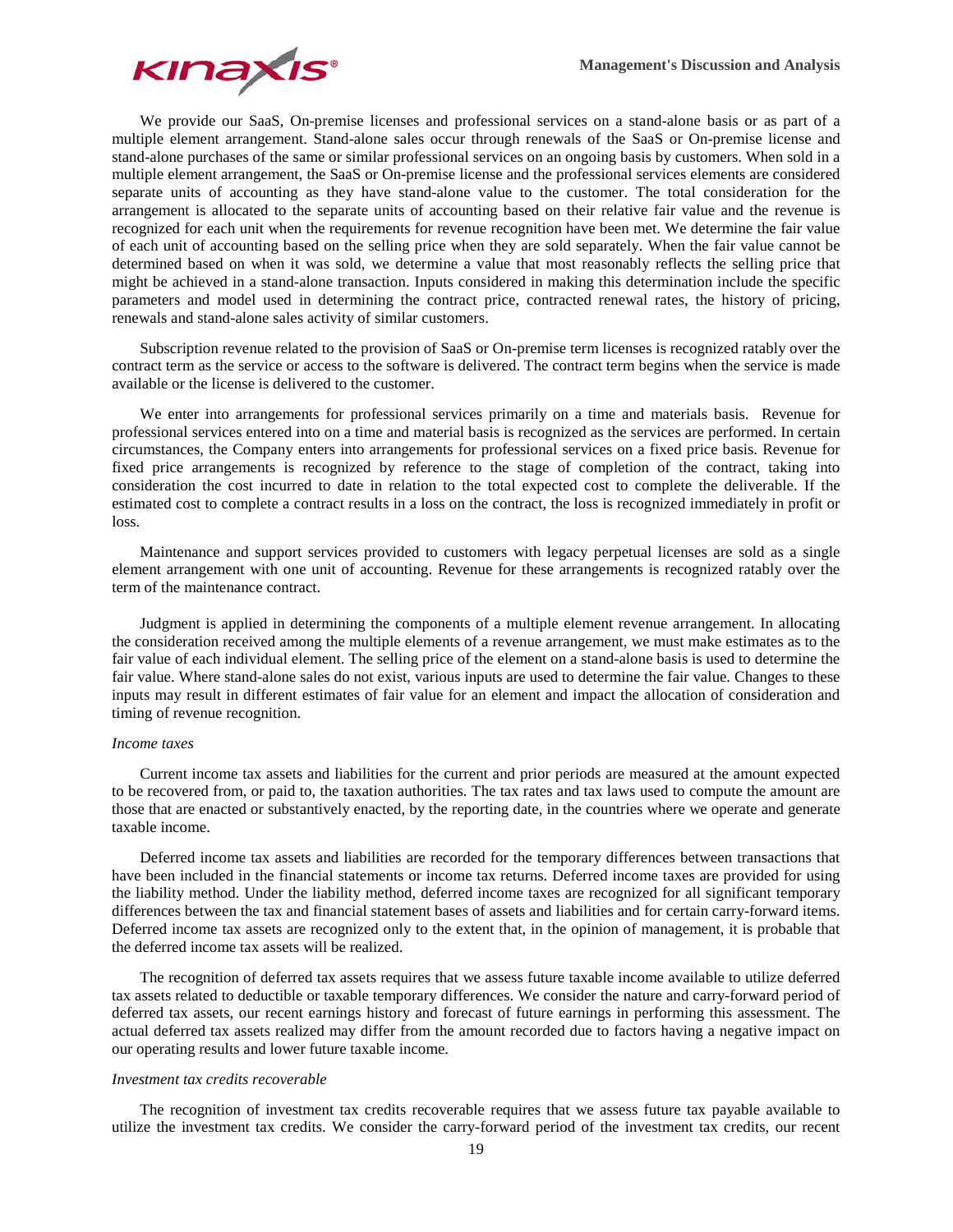

earnings history and forecast of future earnings in performing this assessment. We determine the value of effort expended towards research and development projects that qualify for investment tax credits and calculate the estimated recoverable to be recognized. The allocation of direct salaries to qualifying projects is derived from time records and assessment by management. The actual investment tax credits claimed and realized may differ from the estimate based on the final tax returns and review by tax authorities.

# *Fair value of share-based payments*

We use the Black-Scholes valuation model to determine the fair value of equity settled stock options. Estimates are required for inputs to this model including the fair value of the underlying shares, the expected life of the option, volatility, expected dividend yield and the risk-free interest rate. Variation in actual results for any of these inputs will result in a different value of the stock option realized from the original estimate.

# **Adoption of New Accounting Standards**

# Amendments to IAS 16 and IAS 38

In May 2014, the IASB issued amendments to IAS 16 Property, Plant and Equipment and IAS 38 Intangible Assets. These amendments prohibit entities from using a revenue-based depreciation method for items of property, plant and equipment. They also introduce a rebuttable presumption that revenue is not an appropriate basis for amortization of an intangible asset. The amendments explain that an expected future reduction in selling prices could be indicative of a reduction of the future economic benefits embodied in an asset. These amendments became effective for annual periods beginning on or after January 1, 2016. The adoption of these amendments did not have a material impact our consolidated financial statements.

# *Changes to standards and interpretations*

# IFRS 15: Revenue from Contracts with Customers

In April 2016, the IASB issued narrow scope amendments to IFRS 15 Revenue from Contracts with Customer. The amendments clarify how to identify a performance obligation (the promise to transfer a good or a service to a customer) in a contract. They also help determine whether a company is a principal (the provider of a good or service) or an agent (responsible for arranging for the good or service to be provided); and determine whether the revenue from granting a license should be recognized at a point in time or over time. In addition to the clarifications, the amendments include two additional reliefs to reduce cost and complexity for a company when it first applies the new standard. The prospective application date of these amendments is for annual periods beginning on or after January 1, 2018. Early adoption is allowed. We do not intend to adopt these amendments in fiscal 2016 and are currently evaluating the impact of adoption of these amendments on our consolidated financial statements.

# IFRS 2: Share-based Payments

In June 2016, the IASB issued amendments to IFRS 2 Share-based Payments. The amendments, which were developed through the IFRS Interpretations Committee, provide requirements for accounting for the effects of vesting and non-vesting conditions on the measurement of cash-settled share-based payments. They also provide guidance on the accounting for share-based payment transactions with a net settlement feature for withholding tax obligations; and a modification to the terms and conditions of a share-based payment that changes the classification of the transaction from cash-settled to equity-settled. These amendments are to be applied prospectively for annual periods beginning on or after January 1, 2018. Early adoption is allowed and specific transitional provisions apply. We do not intend to adopt these amendments in fiscal 2016 and are currently evaluating the impact of adoption of these amendments on our consolidated financial statements.

# **Controls and Procedures**

# *Disclosure Controls and Procedures*

The Company's Chief Executive Officer ("**CEO**") and Chief Financial Officer ("**CFO**") are responsible for establishing and maintaining our disclosure controls and procedures. We maintain a set of disclosure controls and procedures designed to provide reasonable assurance that information required to be publicly disclosed is recorded,